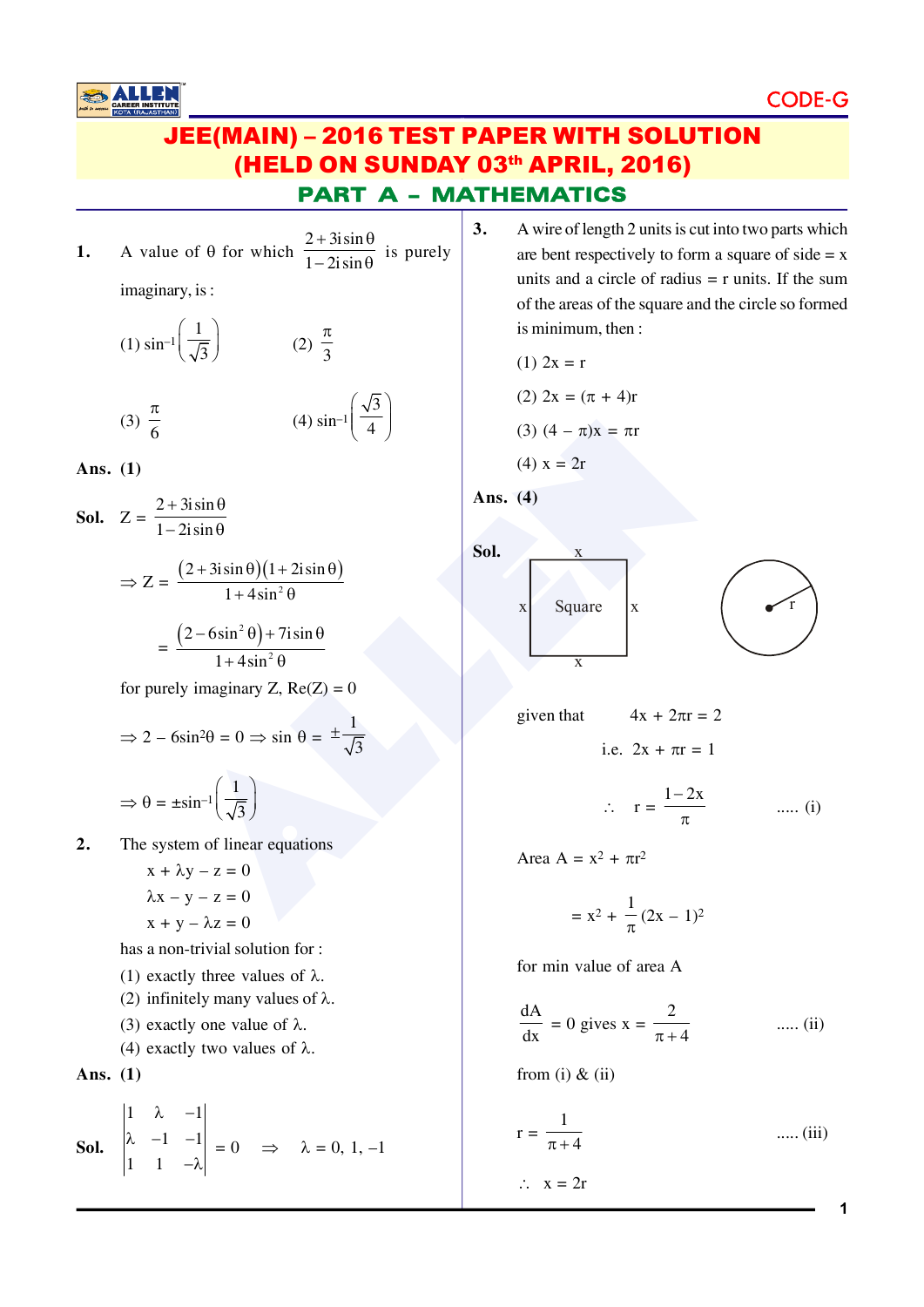**4.** A man is walking towards a vertical pillar in a straight path, at a uniform speed. At a certain point A on the path, he observes that the angle of elevation of the top of the pillar is 30°. After walking for 10 minutes from A in the same direction, at a point B, he observes that the angle of elevation of the top of the pillar is 60°. Then the time taken (in minutes) by him, form B to reach the pillar, is :

(1)  $5$  (2)  $6$  (3)  $10$  (4)  $20$ **Ans. (1)**

**Sol.**



$$
\Delta QPA : \frac{h}{x+y} = \tan 30^\circ \Rightarrow \sqrt{3} h = x + y \dots (i)
$$

$$
\Delta QPB : \frac{h}{y} = \tan 60^\circ \Rightarrow h = \sqrt{3} y \qquad \dots (ii)
$$

By (i) and (ii) : 
$$
3y = x + y \Rightarrow y = \frac{x}{2}
$$

 $\therefore$  speed is uniform Distance x in 10 mins

- $\Rightarrow$  Distance x  $\frac{1}{2}$  in 5 mins
- **5.** Let two fair six-faced dice A and B be thrown simultaneously. If  $E_1$  is the event that die A shows up four,  $E_2$  is the event that die B shows up two and  $E_3$  is the event that the sum of numbers on both dice is odd, then which of the following statements is **NOT true** ?
	- (1)  $E_1$ ,  $E_2$  and  $E_3$  are independent.
	- (2)  $E_1$  and  $E_2$  are independent.
	- (3)  $E_2$  and  $E_3$  are independent.
	- (4)  $E_1$  and  $E_3$  are independent.

#### **Ans. (1)**

- **Sol.**  $E_1 \rightarrow A$  shows up 4  $E_2 \rightarrow B$  shows up 2
	- $E_3 \rightarrow$  Sum is odd (i.e. even + odd or odd + even)

is walking towards a vertical pilar in a  
\nne path, he observes that the angle of  
\nthe path, he observes that the angle of  
\n
$$
\tan A
$$
 in the same  
\n $\tan A$  is 30°. After  
\n $\tan A$  is 30°. After  
\n $\tan A$  is 30°. After  
\n $\tan A$  is 30°. Then the  
\n $\tan A$  is 30°. Then the  
\n $\tan B$ , he observes that the angle  
\n $\tan B$  is 00°. Then the  
\n $\tan B$  is 00°. Then the  
\n $\tan B$  is 00°. Then the  
\n $\tan B$  is 00°. Then the  
\n $\tan B$  is 00°. Then the  
\n $\tan B$  is 00°. Then the  
\n $\tan B$  is 00°. Then the  
\n $\tan B$  is 00°. Then the  
\n $\tan B$  is 00°. Then the  
\n $\tan B$  is 00°. Then the  
\n $\tan B$  is 00°. Then the  
\n $\tan B$  is 00°. Then the  
\n $\tan B$  is 00°. Then the  
\n $\tan B$  is 00°. Then the  
\n $\tan B$  is 00°.  
\n $\tan B$  is 00°.  
\n $\frac{h}{x+y} = \tan 30° \Rightarrow \sqrt{3} h = x + y$ ....(i)  
\n6. If the standard deviation of the numbers 2, 3, a and  
\n $\tan B$  is 11 is 3.5, then which of the following is true ?  
\n(1) 3a<sup>2</sup> - 20a + 44 = 0  
\n(3) 3a<sup>2</sup> - 32a + 84 = 0  
\n(4) 3a<sup>2</sup> - 32a + 84 = 0  
\n(5) 3a<sup>2</sup> - 32a + 84 = 0  
\n(6) 3a<sup>2</sup> - 32a + 84 = 0  
\n(7) 3a<sup>2</sup> - 32a + 84 = 0  
\n(8) 3a<sup>2</sup> - 32a + 84 = 0  
\n(9) 3a<sup>2</sup> - 32a + 84

**Sol.** ∵  $S.D. = \sqrt{\frac{\sum x_i^2}{n} - \left(\frac{\sum x_i}{n}\right)^2}$  $=\sqrt{\frac{\sum x_i^2}{n}} - \left(\frac{\sum x_i}{n}\right)$ 

$$
\therefore \quad \frac{49}{4} = \frac{4+9+a^2+121}{4} - \left(\frac{16+a}{4}\right)^2
$$

 $\implies$  3a<sup>2</sup> – 32a + 84 = 0

**7.** For  $x \in R$ ,  $f(x) = |log2 - sinx|$  and  $g(x) = f(f(x))$ , then :

- (1) g is differentiable at  $x = 0$  and  $g'(0) = -\sin(\log 2)$
- (2) g is not differentiable at  $x = 0$
- (3)  $g'(0) = cos(log2)$

(4) 
$$
g'(0) = -\cos(\log 2)
$$

#### **Ans. (3)**

**Sol.** In the neighbourhood of 
$$
x = 0
$$
,  $f(x) = log2 - sinx$ 

 $\therefore$  g(x) = f(f(x)) = log2 – sin(f(x))  $=$   $log2 - sin(log2 - sinx)$ 

$$
- \log_2 3m(\log_2 3m)
$$
  
It is differentiable at x = 0 so

$$
u = 0, \text{ so}
$$

$$
\therefore g'(x) = -\cos(\log 2 - \sin x) (-\cos x)
$$

 $\therefore$  g'(0) = cos(log2)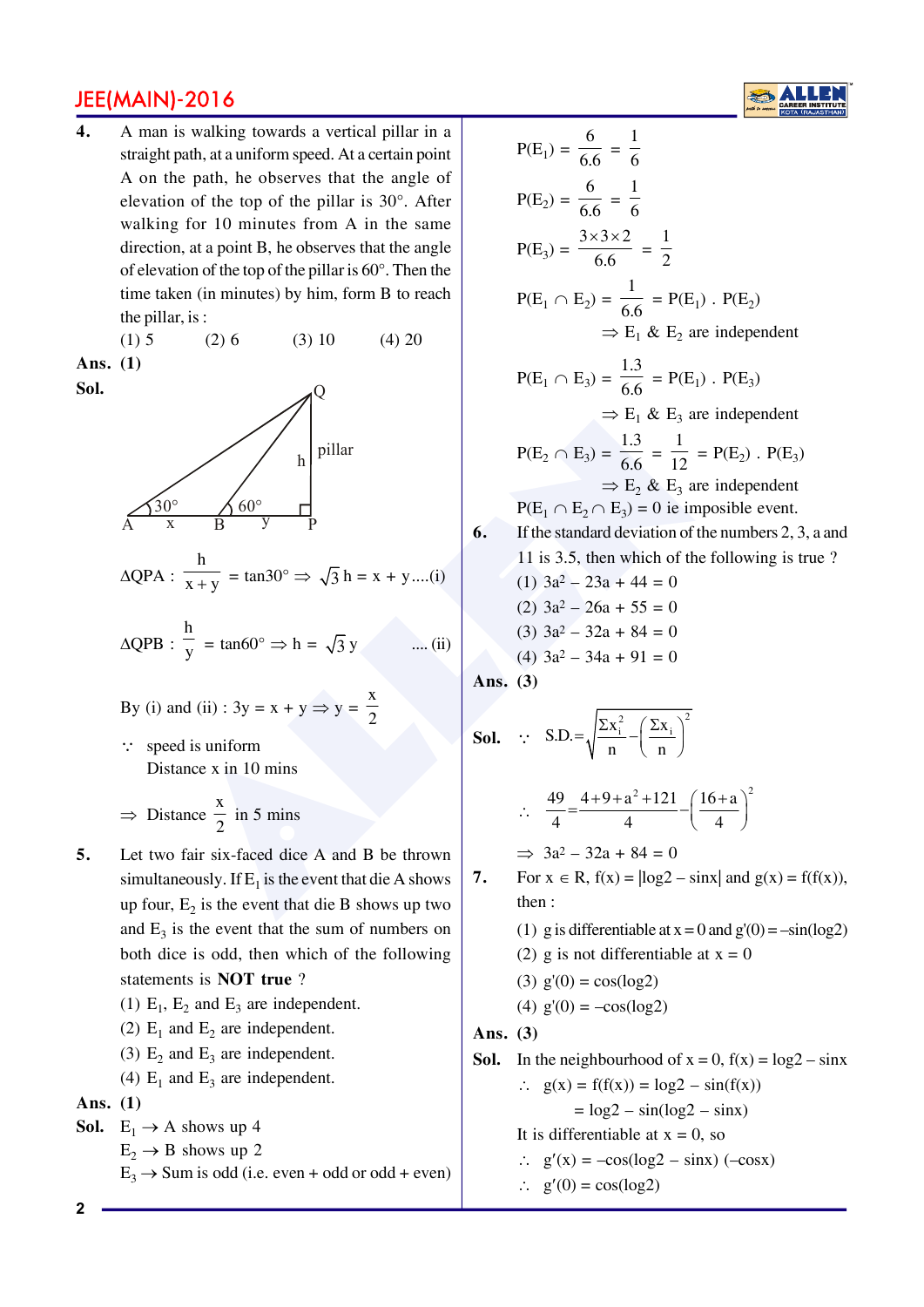## CODE-G

**8.** The distance of the point  $(1, -5, 9)$  from the plane  $x - y + z = 5$  measured along the line  $x = y = z$ is :

(1) 
$$
\frac{20}{3}
$$
 (2)  $3\sqrt{10}$  (3)  $10\sqrt{3}$  (4)  $\frac{10}{\sqrt{3}}$ 

#### **Ans. (3)**

**Sol.** Equation of line parallel to  $x = y = z$  through

$$
(1, -5, 9)
$$
 is  $\frac{x-1}{1} = \frac{y+5}{1} = \frac{z-9}{1} = \lambda$ 

If P( $\lambda$  + 1,  $\lambda$  – 5,  $\lambda$  + 9) be point of intesection of line and plane.



$$
\Rightarrow \lambda + 1 - \lambda + 5 + \lambda + 9 = 5
$$

$$
\Rightarrow \lambda = -10
$$

- $\Rightarrow$  Coordinates point are (-9, -15, -1)
- $\Rightarrow$  Required distance =  $10\sqrt{3}$
- **9.** The eccentricity of the hyperbola whose length of the latus rectum is equal to 8 and the length of its conjugate axis is equal to half of the distance between its foci, is :

(1) 
$$
\sqrt{3}
$$
 (2)  $\frac{4}{3}$  (3)  $\frac{4}{\sqrt{3}}$  (4)  $\frac{2}{\sqrt{3}}$ 

**Ans. (4)**

**Sol.** Given

$$
\frac{2b^2}{a} = 8
$$
 .... (1)

$$
2b = ae \qquad \qquad \dots (2)
$$

we know

$$
b^2 = a^2(e^2 - 1) \qquad \qquad \dots (3)
$$

substitute 
$$
\frac{b}{a} = \frac{e}{2}
$$
 from (2) in (3)  
\n $\Rightarrow \frac{e^2}{4} = e^2 - 1$   
\n $\Rightarrow 4 = 3e^2$   
\n $\Rightarrow e = \frac{2}{\sqrt{3}}$ 

10. Let P be the point on the parabola,  $y^2 = 8x$  which is at a minimum distance from the cente C of the circle,  $x^2 + (y + 6)^2 = 1$ . Then the equation of the circle, passing through C and having its centre at P is :

(1) 
$$
x^2 + y^2 - 4x + 9y + 18 = 0
$$
  
(2)  $x^2 + y^2 - 4x + 8y + 12 = 0$   
(3)  $x^2 + y^2 - x + 4y - 12 = 0$ 

(4) 
$$
x^2 + y^2 - \frac{x}{4} + 2y - 24 = 0
$$

**Ans. (2)**

**Sol.** Circle and parabola are as shown :



Minimum distance occurs along common normal. Let normal to parabola be

 $y + tx = 2.2 \tcdot t + 2t^3$ pass through  $(0, -6)$ :  $-6 = 4t + 2t^3 \Rightarrow t^3 + 2t + 3 = 0$  $\Rightarrow$  t = -1(only real value)  $\therefore$  P(2, -4)  $\therefore CP = \sqrt{4+4} = 2\sqrt{2}$  $\therefore$  equation of circle  $(x - 2)^2 + (y + 4)^2 = (2\sqrt{2})^2$  $\implies$  x<sup>2</sup> + y<sup>2</sup> - 4x + 8y + 12 = 0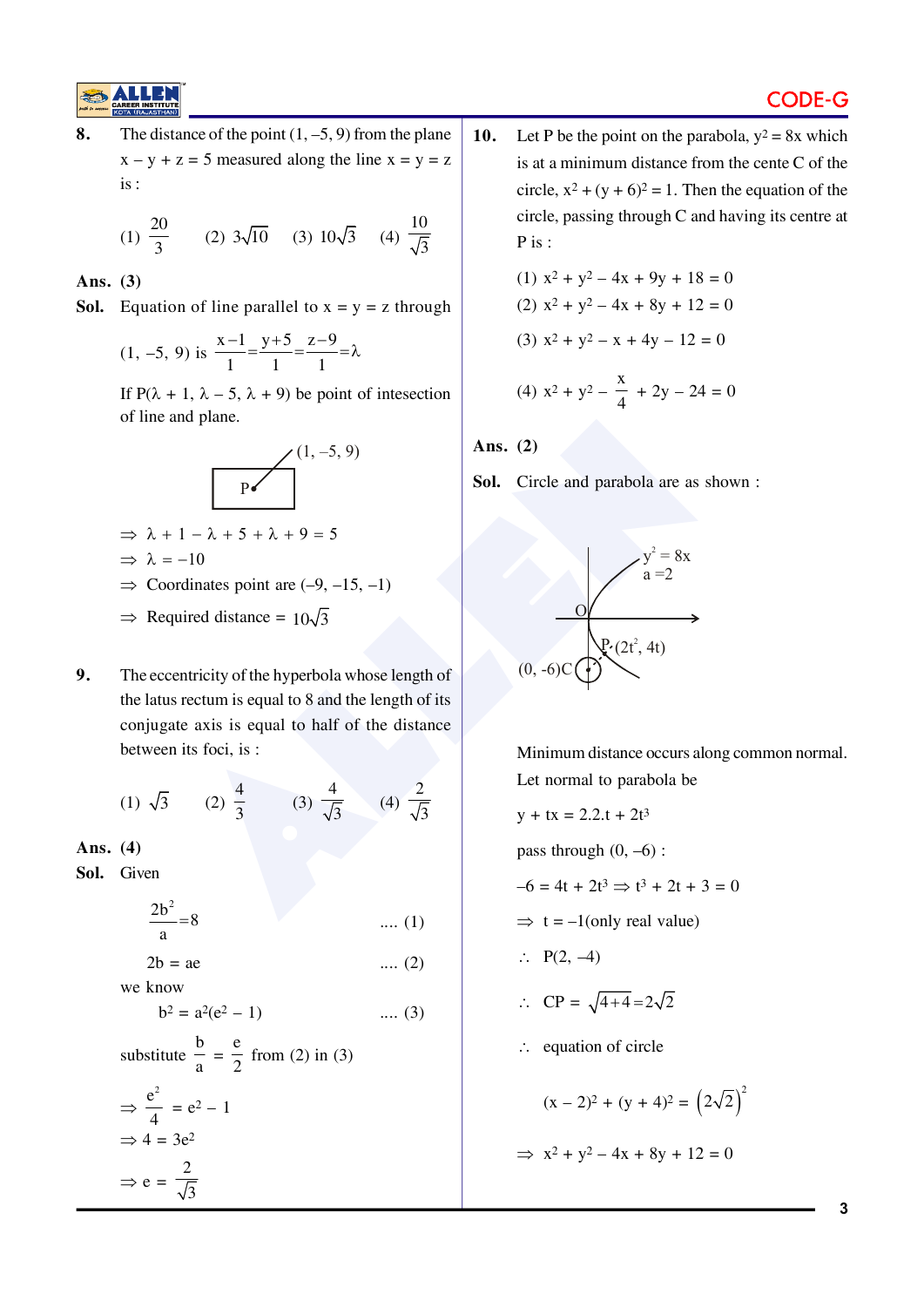adj A =  $|A|I_2 = \begin{bmatrix} 10a+3b & 0 \\ 0 & 10a+3b \end{bmatrix}$   $\begin{cases} y - \frac{x}{3} = -2 \left(x - \frac{x}{6}\right) \\ x - \frac{x}{3} = -2\left(x - \frac{x}{6}\right) \end{cases}$ <br>
AAT = A. adj A (a)<br>
which passes through  $\begin{cases} 0, & \text{if } x - y + 1 = 0 \text{ and } 7x - y - 1 = 0 \text{ and } 7x - y - 1 = 0 \text{ and } 7x - y -$ **11.** If A =  $|5a - b|$  $\begin{bmatrix} 3 & 2 \end{bmatrix}$  $5a - b$  $3 \quad 2 \mid$  and A adj A = A A<sup>T</sup>, then  $5a + b$  is equal to : (1) 13 (2)  $-1$  (3) 5 (4) 4 **Ans. (3) Sol.** A = 5a –b 3 2  $\begin{bmatrix} 5a & -b \\ 3 & 2 \end{bmatrix}$  and  $A^{T} = \begin{bmatrix} 5a & 3 \\ -b & 2 \end{bmatrix}$ | 5a | 3 |  $\begin{bmatrix} -b & 2 \end{bmatrix}$  $AA^T =$  $25a^2 + b^2$  15a – 2b  $\begin{bmatrix} 25a^2 + b^2 & 15a - 2b \\ 15a - 2b & 13 \end{bmatrix}$ Now, A adj A =  $|A|I_2 = \begin{vmatrix} 10a + 3b & 0 \\ 0 & 10a + 3b \end{vmatrix}$  $10a+3b$  0  $\begin{bmatrix} 0 & 10a+3b \end{bmatrix}$ Given  $AA<sup>T</sup> = A$ . adj A  $15a - 2b = 0$  ...(1)  $10a + 3b = 13$  ...(2) Solving we get  $5a = 2$  and  $b = 3$  $\therefore$  5a + b = 5

12. Consider 
$$
f(x) = \tan^{-1}\left(\sqrt{\frac{1 + \sin x}{1 - \sin x}}\right), x \in \left(0, \frac{\pi}{2}\right)
$$
.

A normal to  $y = f(x)$  at  $x =$  $\pi$  $\frac{6}{6}$  also passes through the point :

(1) 
$$
\left(\frac{\pi}{4}, 0\right)
$$
 (2) (0, 0)  
(3)  $\left(0, \frac{2\pi}{3}\right)$  (4)  $\left(\frac{\pi}{6}, 0\right)$ 

**Ans. (3)**

**Sol.** 
$$
f(x) = \tan^{-1} \left( \sqrt{\frac{1 + \sin x}{1 - \sin x}} \right)
$$
 where  $x \in \left( 0, \frac{\pi}{2} \right)$   
\n
$$
= \tan^{-1} \left( \sqrt{\frac{(1 + \sin x)^2}{1 - \sin^2 x}} \right)
$$
\n
$$
= \tan^{-1} \left( \frac{1 + \sin x}{\left( \cos x \right)} \right)
$$
\n
$$
= \tan^{-1} \left( \frac{1 + \sin x}{\cos x} \right) \quad \left( \text{as } x \in \left( 0, \frac{\pi}{2} \right) \right)
$$

$$
= \tan^{-1} \left( \frac{\left( \cos \frac{x}{2} + \sin \frac{x}{2} \right)^2}{\cos^2 \frac{x}{2} - \sin^2 \frac{x}{2}} \right)
$$
  

$$
= \tan^{-1} \left( \tan \left( \frac{\pi}{4} + \frac{x}{2} \right) \right)
$$
  

$$
f(x) = \frac{\pi}{4} + \frac{x}{2} \text{ as } x \in \left( 0, \frac{\pi}{2} \right) \Rightarrow f' \left( \frac{\pi}{6} \right) = \frac{1}{2}
$$
  

$$
\therefore \text{ Equation of normal}
$$
  

$$
\left( y - \frac{\pi}{3} \right) = -2 \left( x - \frac{\pi}{6} \right)
$$
  
which passes through  $\left( 0, \frac{2\pi}{3} \right)$   
Two sides of a rhombus are along the 1

**13.** Two sides of a rhombus are along the lines,  $x - y + 1 = 0$  and  $7x - y - 5 = 0$ . If its diagonals intersect at  $(-1, -2)$ , then which one of the following is a vertex of this rhombus ?

(1) 
$$
\left(-\frac{10}{3}, -\frac{7}{3}\right)
$$
 (2) (-3, -9)

$$
(3) (-3, -8) \qquad \qquad (4) \left(\frac{1}{3}, -\frac{8}{3}\right)
$$

**Ans. (4)**

**Sol.** Equation of angle bisector of the lines  $x - y + 1 = 0$ and  $7x - y - 5 = 0$  is given by

$$
\frac{x-y+1}{\sqrt{2}} = \pm \frac{7x-y-5}{5\sqrt{2}}
$$
  
\n
$$
\Rightarrow 5(x-y+1) = 7x-y-5
$$
  
\nand  
\n
$$
5(x-y+1) = -7x+y+5
$$
  
\n
$$
\therefore 2x + 4y - 10 = 0 \Rightarrow x + 2y - 5 = 0 \text{ and}
$$
  
\n
$$
12x - 6y = 0 \Rightarrow 2x - y = 0
$$
  
\nNow equation of diagonals are  
\n
$$
(x + 1) + 2(y + 2) = 0 \Rightarrow x + 2y + 5 = 0
$$
...(1)  
\nand  
\n
$$
2(x + 1) - (y + 2) = 0 \Rightarrow 2x - y = 0
$$
...(2)

Clearly  $\left(\frac{1}{3}, -\frac{8}{3}\right)$  lies on (1)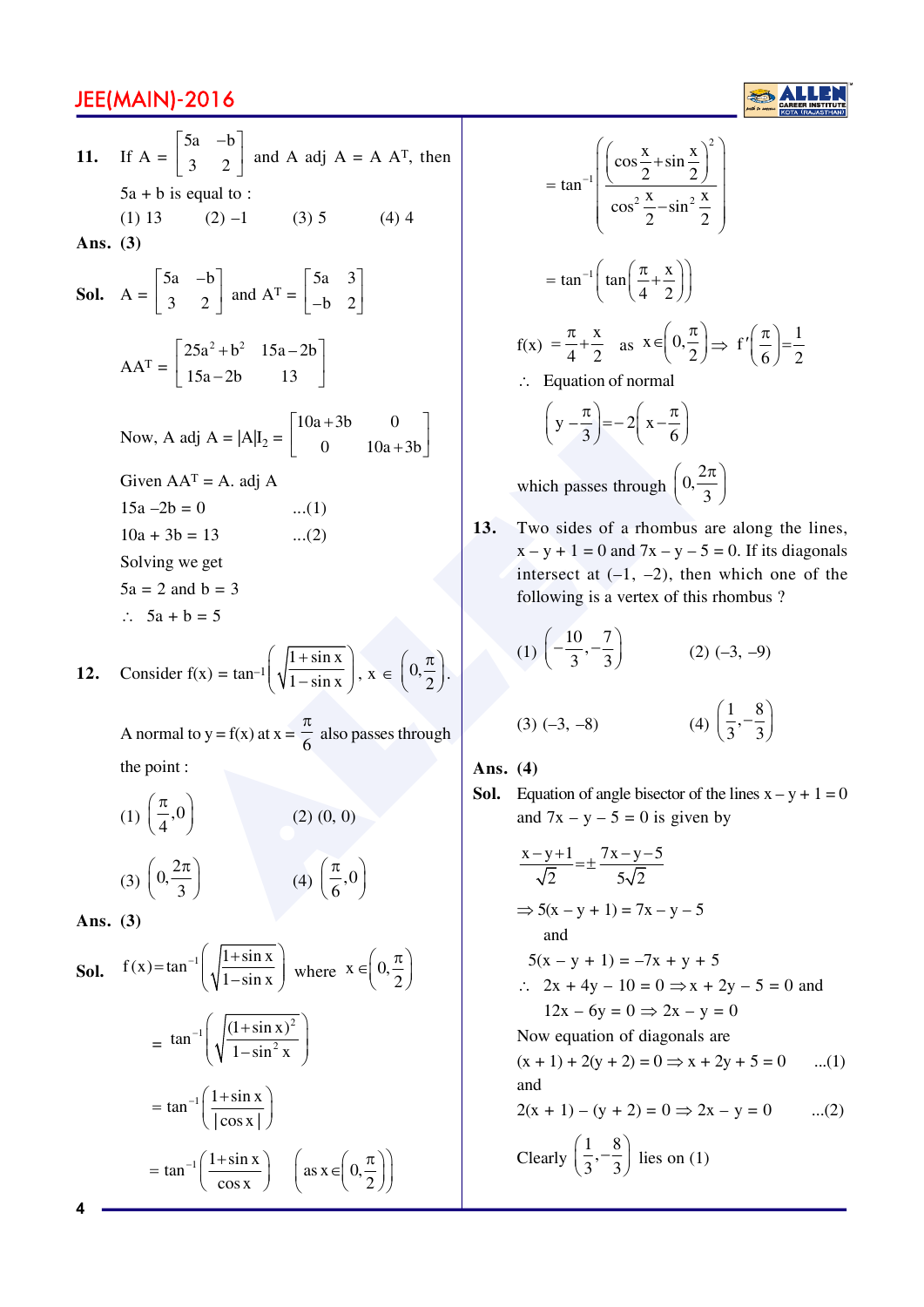

14. If a curve  $y = f(x)$  passes through the point  $(1, -1)$  and satisfies the differential equation,  $y(1 + xy) dx = x dy$ ,

then 
$$
f\left(-\frac{1}{2}\right)
$$
 is equal to :

1) 
$$
\frac{4}{5}
$$
 (2)  $-\frac{2}{5}$  (3)  $-\frac{4}{5}$  (4)  $\frac{2}{5}$ 

**Ans. (1)**

 $($ 

**Sol.** Given differential equation  $ydx + xy^2dx = xdy$ 

$$
\Rightarrow \frac{xdy - ydx}{y^2} = xdx
$$

$$
\Rightarrow -d\left(\frac{x}{y}\right) = d\left(\frac{x^2}{2}\right)
$$
Integrating we get

 $\frac{x}{2} = \frac{x^2}{2} + C$  $=\frac{1}{2}$  +

y 2  

$$
\therefore
$$
 It passes through (1, -1)

$$
\therefore \quad 1 = \frac{1}{2} + C \Rightarrow C = \frac{1}{2}
$$
\n
$$
\therefore \quad x^2 + 1 + \frac{2x}{y} = 0 \Rightarrow y = \frac{-2x}{x^2 + 1}
$$
\n
$$
\therefore \quad f\left(-\frac{1}{2}\right) = \frac{4}{5}
$$

 $\left(\frac{3}{5}\right)^2 + \left(2\frac{2}{5}\right)^2 + \left(3\frac{1}{5}\right)^2 + 4^2$ <br>
and arranged as in a dictionary; then the m is equal to:<br>
the word SMALL is:<br>  $\left(2\right)46^{\text{th}}$  (3) 50<sup>th</sup> word is  $\rightarrow$  SMLLA<br>  $\frac{5!}{2!} = 60$ <br>
Ans. (3)<br>  $\frac{5!}{20} = 60$ <br> **15.** If all the words (with or without meaning) having five letters, formed using the letters of the word SMALL and arranged as in a dictionary; then the position of the word SMALL is : (1)  $58th$  (2)  $46th$  (3)  $59th$  (4)  $52nd$ 

**Ans. (1)**

**Sol.** Total number of words which can be formed using all the letters of the word 'SMALL'

$$
= \frac{5!}{2!} = 60
$$
  
Now,  
60<sup>th</sup> word is  $\rightarrow$  SMLLA  
59<sup>th</sup> word is  $\rightarrow$  SMALL  
58<sup>th</sup> word is  $\rightarrow$  SMALL

16. If the 2<sup>nd</sup>, 5<sup>th</sup> and 9<sup>th</sup> terms of a non-constant A.P. are in G.P., then the common ratio of this G.P. is :-

(1) 
$$
\frac{7}{4}
$$
 (2)  $\frac{8}{5}$  (3)  $\frac{4}{3}$  (4) 1

**Ans. (3)**

**Sol.** Let 'a' be the first term and d be the common difference 2<sup>nd</sup> term =  $a + d$ , 5<sup>th</sup> term =  $a + 4d$ , 9th term  $= 4 + 8d$ 

$$
\therefore \text{ Common ratio} = \frac{a + 4d}{a + d} = \frac{a + 8d}{a + 4d} = \frac{4d}{3d} = \frac{4}{3}
$$

**17.** If the number of terms in the expansion of  $\sqrt{n}$ 

$$
\left(1-\frac{2}{x}+\frac{4}{x^2}\right)^n
$$
,  $x\neq 0$ , is 28, then the sum of the

coefficients of all the terms in this expansion, is :-

$$
(1) 729 \qquad (2) 64 \qquad (3) 2187 \qquad (4) 243
$$

#### **Ans. (1 or Bonus)**

**Sol.** Number of terms in the expansion of

$$
\left(1 - \frac{2}{x} + \frac{4}{x^2}\right)^n
$$
 is  $n + 2C_2$  (considering  $\frac{1}{x}$  and  $\frac{1}{x^2}$  distinct)

$$
\therefore n + 2C_2 = 28 \Rightarrow n = 6
$$

 $\therefore$  Sum of coefficients =  $(1 - 2 + 4)^6 = 729$ 

But number of dissimilar terms actually will be

 $2n + 1$  (as 1  $\frac{1}{x}$  and  $\frac{1}{x^2}$ 1  $\frac{1}{x^2}$  are functions as same variable)

Hence it contains error, so a bonus can be expected.

**18.** If the sum of the first ten terms of the series

$$
\left(1\frac{3}{5}\right)^2 + \left(2\frac{2}{5}\right)^2 + \left(3\frac{1}{5}\right)^2 + 4^2 + \left(4\frac{4}{5}\right)^2 + \dots, \text{ is } \frac{16}{5}m,
$$

then m is equal to :-

$$
(1) 99 \t(2) 102
$$

 $(3) 101$   $(4) 100$ 

**Ans. (3)**

**Sol.** Given series is

$$
S = \frac{8^2}{5^2} + \frac{12^2}{5^2} + \frac{16^2}{5^2} + \dots 10 \text{ terms}
$$
  
=  $\frac{4^2}{5^2} (2^2 + 3^2 + 4^2 + \dots 10 \text{ terms})$ 

$$
= \frac{16}{25} \left( \frac{11.12.23}{6} - 1 \right) = \frac{16}{25} \times 505
$$

$$
\therefore \quad m = 101
$$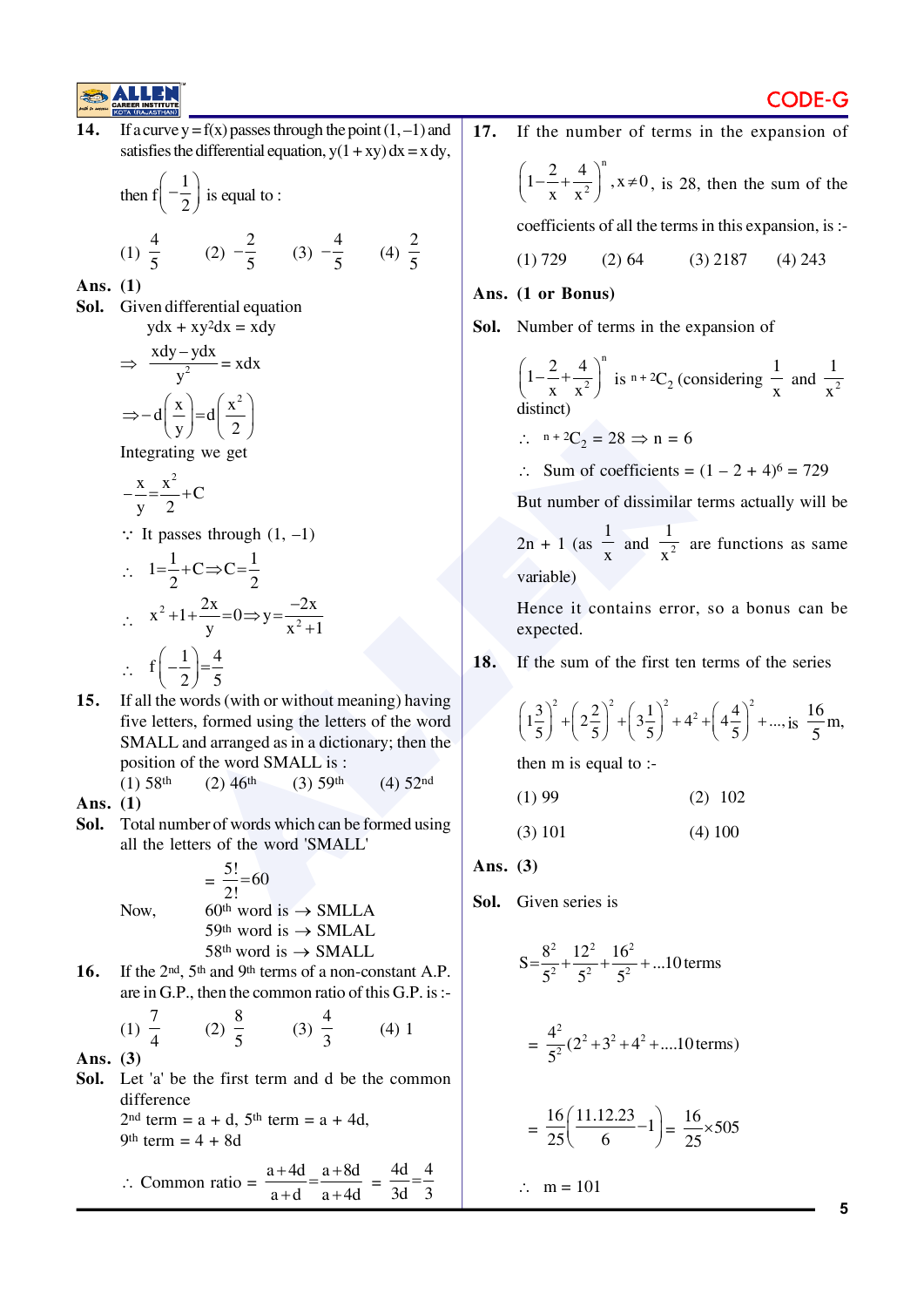

-2m = 5<br>
(1) am (2), we get<br>
olean Expression (p∧-q)vqv(-p∧q) is<br>
-m<sup>2</sup> = 2<br>
olean Expression (p∧-q)vqv(-p∧q) is<br>
-m<sup>2</sup> = 2<br>
olean Expression (p∧-q)vqv(-p∧q) is<br>
(1) 3 log3 - 2<br>
(1) 3 log3 - 2<br>
(1) 3 log3 - 2<br>
(1) 3 log **19.** If the line,  $\frac{x-3}{2} = \frac{y+2}{-1} = \frac{z+4}{3}$  lies in the plane,  $lx + my - z = 9$ , then  $l^2 + m^2$  is equal to :-(1) 2 (2) 26 (3) 18 (4) 5 **Ans. (1) Sol.** Given line  $x - 3$   $y + 2$   $z + 4$ 2  $-1$  3  $\frac{-3}{2} = \frac{y+2}{1} = \frac{z+2}{2}$ and Given plane is  $\ell x + my - z = 9$ Now, it is given that line lies on plane  $\therefore$  2 $\ell - m - 3 = 0 \Rightarrow 2\ell - m = 3$  ...(1) Also,  $(3, -2, -4)$  lies on plane  $3\ell - 2m = 5$  ...(2) Solving (1) and (2), we get  $\ell = 1, m = -1$  $\therefore \quad \ell^2 + m^2 = 2$ **20.** The Boolean Expression  $(p \land \neg q) \lor q \lor (\neg p \land q)$  is equivalent to :- (1)  $p \vee \neg q$  (2)  $\neg p \wedge q$  (3)  $p \wedge q$  (4)  $p \vee q$ **Ans. (4) Sol.** Given boolean expression is  $(p \wedge \neg q) \vee q \vee (\neg p \wedge q)$  $(p \wedge \neg q) \vee q = (p \vee q) \wedge (\neg q \vee q) = (p \vee q) \wedge t = (p \vee q)$ Now,  $(p\vee q)\vee(\sim p\wedge q) = p\vee q$ **21.** The integral  $12, 5v^9$  $\frac{2x^{12}+5x^9}{(x^5+x^3+1)^3}dx$  $(x^3 + x^3 + 1)$  $\ddot{}$  $+x^3 +$  $\sqrt{ }$  $\int \frac{1}{(x^5 + x^3 + 1)^3} dx$  is equal to :-(1) 10  $-\frac{x^{10}}{5+x^3+1^2}+C$  $2(x^3 + x^3 + 1)$  $\frac{x}{(x+1)^2}$  + C (2) 5  $-\frac{x^5}{(x^3+1)^2}+C$  $(x^3 + x^3 + 1)$  $+$  $+ x^3 +$ (3) 10  $\frac{x^{10}}{5+x^3+1^2}$  + C  $2(x^5 + x^3 + 1)$  $\frac{x}{(x+1)^2} + C$  (4) 5  $\frac{\overline{x}^5}{5 + \overline{x}^3 + 1\overline{x}^2} + C$  $2(x^3 + x^3 + 1)$  $\ddot{}$  $+x^3 +$ where C is an arbitrary constant. **Ans. (3) Sol.**  $\div$  by  $x^{15}$  in N<sup>r</sup> & D<sup>r</sup>  $3 \frac{1}{2}$  6 3  $\frac{2}{3} + \frac{5}{6} dx$  $x^3$  x  $1 + \frac{1}{2} + \frac{1}{4}$  $\left(\frac{2}{x^3}+\frac{5}{x^6}\right)$  $\left(1+\frac{1}{x^2}+\frac{1}{x^5}\right)$ J **Sol. 23. Sol.**

Let 
$$
1 + \frac{1}{x^2} + \frac{1}{x^5} = t \Rightarrow dt = -\left(\frac{2}{x^3} + \frac{5}{x^6}\right)dx
$$
  

$$
\int \frac{-dt}{t^3} = \frac{1}{2t^2} + c
$$

2  $\frac{1}{2}$  5

 $x^2$  x

**22.** If one of the diameters of the circle, given by the euqation,  $x^2 + y^2 - 4x + 6y - 12 = 0$ , is a chord of a circle S, whose centre is at  $(-3, 2)$ , then the radius of S is :-

(1) 10 (2)  $5\sqrt{2}$  (3)  $5\sqrt{3}$  (4) 5

Ans. (3)  
\n
$$
\begin{array}{c}\n (2, -3) \\
 \hline\n 5\sqrt{2} \\
 (-3, 2)\n \end{array}
$$
\n5 $\sqrt{3}$   
\nS\n  
\n
$$
\begin{array}{c}\n (2, -3) \\
 \hline\n 5\n \end{array}
$$

23. 
$$
\lim_{n\to\infty}\left(\frac{(n+1)(n+2)...3n}{n^{2n}}\right)^{1/n}
$$
 is equal to :-

(1) 
$$
3 \log 3 - 2
$$
   
\n(2)  $\frac{18}{e^4}$   
\n(3)  $\frac{27}{e^2}$   
\n(4)  $\frac{9}{e^2}$ 

**Ans. (3)**

**col.** 
$$
e^{\lim_{n\to\infty}\frac{1}{n}\sum_{r=1}^{2n}\ell n\left(1+\frac{r}{n}\right)} = e^{2 \ln(1+x) dx}
$$

$$
\Rightarrow e^{((x+1)\{(r_1(x+1)-1)\})_0^2} = e^{3\ell n 3 - 2} = \frac{27}{e^2}
$$

- **24.** The centres of those circles which touch the circle,  $x^2 + y^2 - 8x - 8y - 4 = 0$ , externally and also touch the x-axis, lie on :-
	- (1) A parabola
	- (2) A circle
	- (3) An ellipse which is not a circle
	- (4) A hyperbola
- **Ans. (1)**
- Sol. Consider line L at a dist. of 6 unit below x axis  $\Rightarrow$  PC = PQ
	- $\Rightarrow$  P lies on a parabola
	- for which C is focus
	- and L is directrix

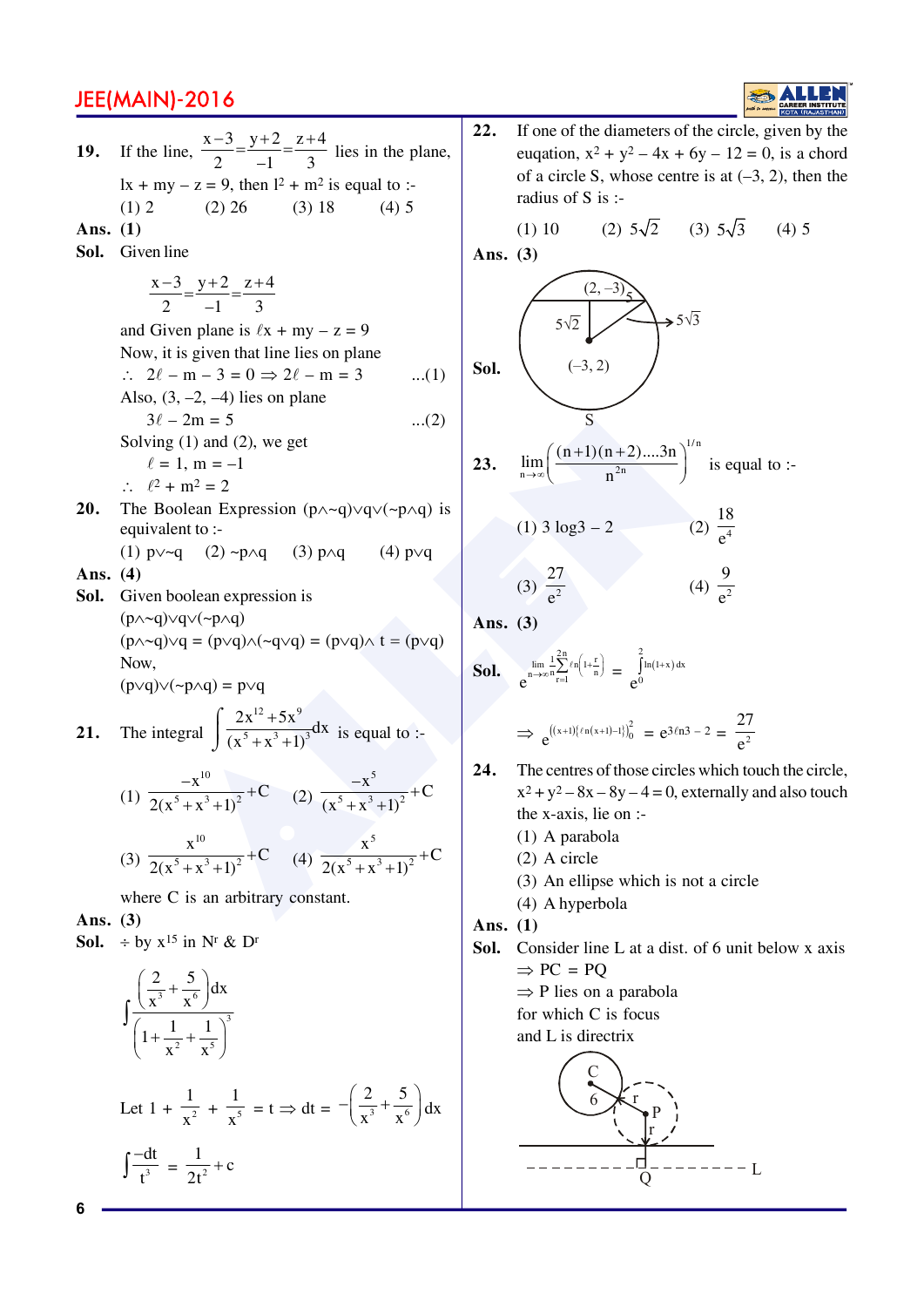![](_page_6_Picture_0.jpeg)

| 25.                | Let $\vec{a}, \vec{b}$ and $\vec{c}$ be three unit vectors such                                                                       | 29.        | The area (in sq. units) of<br>$\{(x, y) : y^2 \ge 2x \text{ and } x^2 + y\}$ |
|--------------------|---------------------------------------------------------------------------------------------------------------------------------------|------------|------------------------------------------------------------------------------|
|                    | that $\vec{a} \times (\vec{b} \times \vec{c}) = \frac{\sqrt{3}}{2} (\vec{b} + \vec{c})$ . If $\vec{b}$ is not parallel                |            | is:<br>(1) $\frac{\pi}{2} - \frac{2\sqrt{2}}{3}$<br>$\overline{C}$           |
|                    | to c, then the angle between $\vec{a}$ and $\vec{b}$ is :-                                                                            |            |                                                                              |
|                    | (1) $\frac{5\pi}{6}$ (2) $\frac{3\pi}{4}$ (3) $\frac{\pi}{2}$ (4) $\frac{2\pi}{3}$                                                    |            | (3) $\pi - \frac{8}{3}$<br>$\overline{(\cdot)}$                              |
| Ans. (1)           |                                                                                                                                       | Ans. $(3)$ |                                                                              |
|                    | <b>Sol.</b> $\left(\vec{a}.\vec{c} - \frac{\sqrt{3}}{2}\right)\vec{b} - \left(\vec{a}.\vec{b} + \frac{\sqrt{3}}{2}\right)\vec{c} = 0$ |            | (2, 2)                                                                       |
|                    | $\Rightarrow$ $\vec{a} \cdot \vec{b} = \cos \theta = -\sqrt{3}/2 \Rightarrow \theta = 5\pi/6$                                         |            |                                                                              |
|                    | 26. Let $p = \lim_{x \to 0+} (1 + \tan^2 \sqrt{x})^{\frac{1}{2x}}$ then log p is equal                                                | Sol.       | (0, 0)                                                                       |
|                    | to $\colon$                                                                                                                           |            |                                                                              |
|                    | (1) $\frac{1}{4}$ (2) 2 (3) 1<br>(4) $\frac{1}{2}$                                                                                    |            | $=\frac{\pi (2)^2}{4}-\sqrt{2}\int \sqrt{x} dx$                              |
| Ans. $(4)$         |                                                                                                                                       |            |                                                                              |
|                    | <b>Sol.</b> $p = e^{x \to 0^+} \frac{1}{2} \left( \frac{\tan \sqrt{x}}{\sqrt{x}} \right)^2 = \sqrt{e}$                                |            | $= \pi - \sqrt{2} \cdot \frac{2}{3} \cdot 2\sqrt{2}$                         |
|                    | $logp = \frac{1}{2}$                                                                                                                  |            | $= \pi - 8/3$                                                                |
| 27.                | If $0 \le x < 2\pi$ , then the number of real values of                                                                               | 30.        | If $f(x) + 2f\left(\frac{1}{x}\right) = 3x, x \neq$                          |
|                    | x, which satisfy the equation<br>$\cos x + \cos 2x + \cos 3x + \cos 4x = 0$ , is :-                                                   |            | $S = \{x \in R : f(x) = f(-x)\}$                                             |
|                    | $(2)$ 3<br>(3) 5<br>(1)9<br>(4)7                                                                                                      |            | $(1)$ contains more than two<br>$(2)$ is an empty set.                       |
| Ans. $(4)$<br>Sol. | $2\cos 2x \cos x + 2 \cos 3x \cos x = 0$                                                                                              |            | (3) contains exactly one e                                                   |
|                    | $\Rightarrow$ 2cosx (cos2x + cos3x) = 0                                                                                               | Ans. $(4)$ | (4) contains exactly two e                                                   |
|                    | $2\cos x \cdot 2\cos 5x/2 \cos x/2 = 0$                                                                                               |            | <b>Sol.</b> $f(x) + 2f(1/x) = 3x$                                            |
|                    | $x = \frac{\pi}{2}, \frac{3\pi}{2}, \pi, \frac{\pi}{5}, \frac{3\pi}{5}, \frac{7\pi}{5}, \frac{9\pi}{5}$                               |            | $x \rightarrow \frac{1}{x} \Rightarrow f(1/x) + 2f(x)$                       |
| 28.                | 7 Solutions<br>The sum of all real values of x satisfying the                                                                         |            | $f(x) + 2\left(\frac{3}{x} - 2f(x)\right)$                                   |
|                    | equation $(x^2-5x+5)^{x^2+4x-60} = 1$ is :-                                                                                           |            |                                                                              |
|                    | $(2) 3$ $(3) -4$<br>$(1)$ 5<br>$(4)$ 6                                                                                                |            | $\Rightarrow 3f(x) = \frac{6}{x} - 3x$                                       |
| Ans. $(2)$<br>Sol. | $x^2 - 5x + 5 = 1 \implies x = 1, 4$<br>$x^2 - 5x + 5 = -1 \implies x = 2, 3$                                                         |            | $\Rightarrow$ f(x) = $\frac{2}{x} - x$                                       |
|                    | but 3 is rejected                                                                                                                     |            | $f(x) = f(-x) =$<br>For S                                                    |
|                    | $x^2 + 4x - 60 = 0 \Rightarrow x = -10, 6$<br>$Sum = 3$                                                                               |            | $\Rightarrow$ x = +. $\sqrt{2}$                                              |

**29.** The area (in sq. units) of the region  $\{(x, y) : y^2 \ge 2x \text{ and } x^2 + y^2 \le 4x, x \ge 0, y \ge 0\}$  $is$  :-

(1) 
$$
\frac{\pi}{2} - \frac{2\sqrt{2}}{3}
$$
 (2)  $\pi - \frac{4}{3}$ 

(3) 
$$
\pi - \frac{8}{3}
$$
 (4)  $\pi - \frac{4\sqrt{2}}{3}$ 

![](_page_6_Figure_7.jpeg)

$$
= \frac{\pi (2)^2}{4} - \sqrt{2} \int_0^2 \sqrt{x} dx
$$
  
=  $\pi - \sqrt{2} \cdot \frac{2}{3} 2\sqrt{2}$   
=  $\pi - 8/3$ 

30. If 
$$
f(x) + 2f\left(\frac{1}{x}\right) = 3x, x \neq 0
$$
, and

$$
S = \{x \in R : f(x) = f(-x)\};
$$
 then S:

(1) contains more than two elements.

- (2) is an empty set.
- (3) contains exactly one element
- (4) contains exactly two elements

**Sol.** 
$$
f(x) + 2f(1/x) = 3x \qquad \qquad \dots (1)
$$

\n
$$
x \to \frac{1}{x} \implies f(1/x) + 2f(x) = 3/x \qquad \dots (2)
$$

\n
$$
f(x) + 2\left(\frac{3}{x} - 2f(x)\right) = 3x
$$

\n
$$
\implies 3f(x) = \frac{6}{x} - 3x
$$

\n
$$
\implies f(x) = \frac{2}{x} - x
$$

\nFor S

\n
$$
f(x) = f(-x) \implies \frac{2}{x} - x = 0
$$

\n
$$
\implies x = \pm \sqrt{2}
$$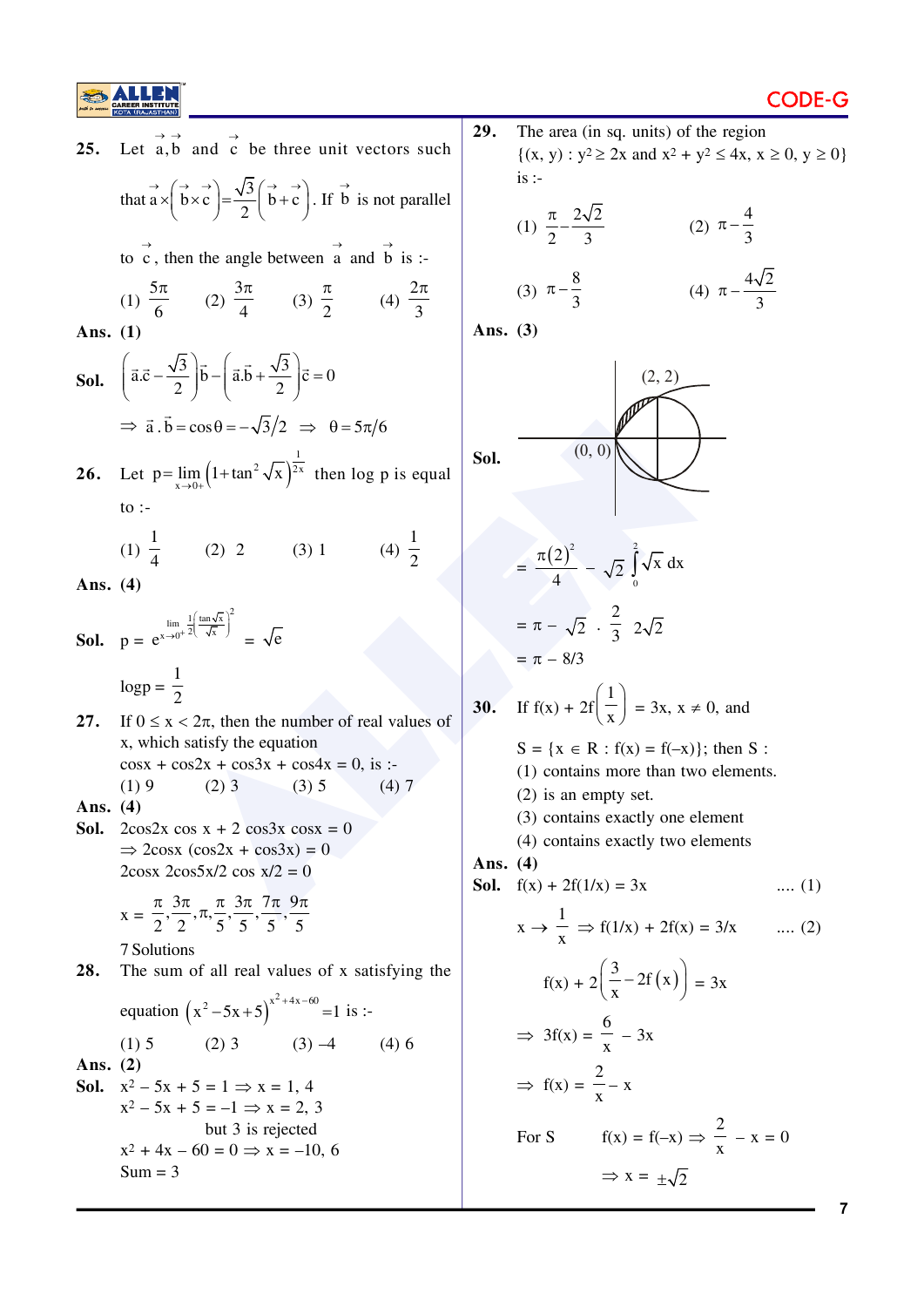![](_page_7_Picture_1.jpeg)

# JEE(MAIN) – 2016 TEST PAPER WITH SOLUTION (HELD ON SUNDAY 03th APRIL, 2016)

### PART B – PHYSICS

**31.** A combination of capacitors is set up as shown in the figure. The magnitude of the electric field, due to a point charge Q (having a charge equal to the sum of the charges on the 4  $\mu$ F and 9  $\mu$ F capacitors), at a point 30 m from it , would equal:

![](_page_7_Figure_5.jpeg)

- (1) 480 N/C (2) 240 N/C (3) 360 N/C (4) 420 N/C
- **Ans. (4)**

![](_page_7_Figure_8.jpeg)

 $Q = 24 + 18 = 42$  µc

$$
E = \frac{KQ}{r^2}
$$

$$
\Rightarrow \qquad E = \frac{9 \times 10^9 \times 42 \times 10^{-6}}{(30)^2} = 420 \text{ N/C}
$$

- **32.** An observer looks at a distant tree of height 10 m with a telescope of magnifying power of 20. To the observer the tree appears :
	- (1) 20 times nearer
	- (2) 10 times taller
	- (3) 10 times nearer
	- (4) 20 times taller

**Ans. (4)**

**8**

**Sol.** Angular magnification is 20.

**33.** Hysteresis loops for two magnetic materials A and B are given below :

![](_page_7_Figure_20.jpeg)

These materials are used to make magnets for electric generators, transformer core and electromagnet core. Then it is proper to use ;

- (1) B for electromagnets and transformers.
- (2) A for electric generators and transformers.
- (3) A for electromagnets and B for electric transformers.
- (4) A for transformers and B for electric generators.

#### **Ans. (1)**

- **Sol.** For electromagnet and transformers, we require the core that can be magnitised and demagnetised quickly when subjected to alternating current. From the given graphs, graph B is suitable.
- **34.** Half-lives of two radioactive elements A and B are 20 minutes and 40 minutes, respectively. Initially, the samples have equal number of nuclei. After 80 minutes , the ratio of decayed numbers of A and B nuclei will be :-
	- (1)  $5:4$  (2)  $1:16$
	- $(3) 4 : 1$   $(4) 1 : 4$

**Ans. (1)**

**Sol.**  $t = 80 \text{ min} = 4 \text{ T}_{A} = 2 \text{T}_{B}$ 

$$
\therefore \qquad \text{no. of nuclei of A decayed} = N_0 - \frac{N_0}{2^4} = \frac{15N_0}{16}
$$

∴ no. of nuclei of B decayed =  $N_0 - \frac{N_0}{2^2} = \frac{3N_0}{4}$  $\frac{N_0}{2^2} = \frac{3N_0}{4}$ 

required ratio  $=\frac{5}{4}$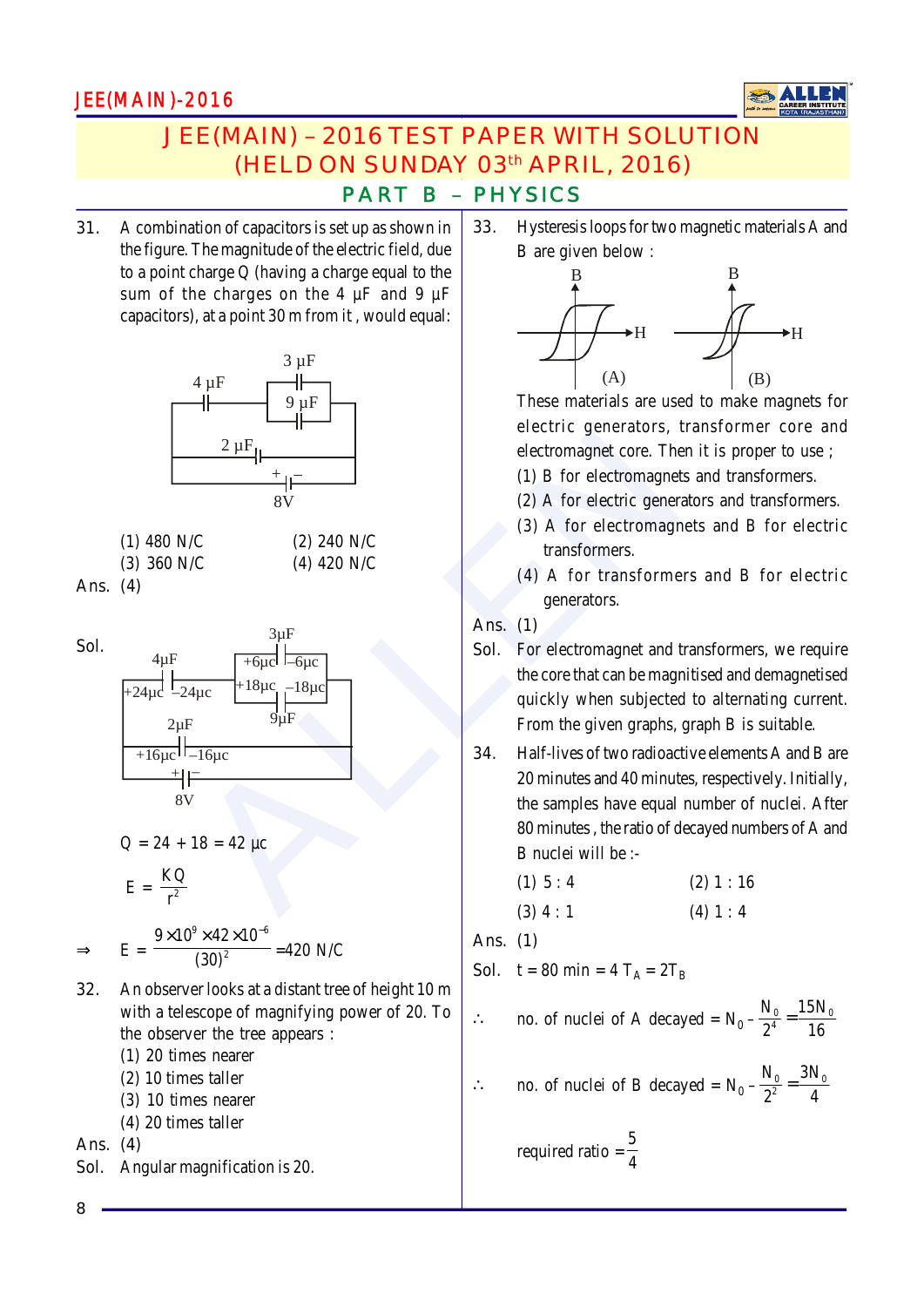![](_page_8_Picture_1.jpeg)

**35.** A particle of mass m is moving along the side of a square of side 'a', with a uniform speed υ in the x-y plane as shown in the figure :

![](_page_8_Figure_3.jpeg)

Which of the following statement is false for the angular momentum  $\overline{L}$  about the origin?

- (1)  $\frac{\mathbf{u}}{\mathbf{L}} = \frac{\mathbf{m} \mathbf{v}}{E} \mathbf{R} \mathbf{R}$ 2  $L = \frac{mv}{\sqrt{2}}$ when the particle is moving from D to A
- (2)  $\mathbf{I} = -\frac{mv}{\sqrt{2}}R\hat{R}$ 2  $L = -\frac{mv}{\sqrt{2}}R\hat{R}$  when the particle is moving from A to B
- (3)  $\frac{d\mathbf{r}}{L} = mv \frac{R}{\sqrt{2}} a \frac{R}{R}$  $L = mv \left[ \frac{R}{\sqrt{2}} - a \right]$ when the particle is moving from C to D
- (4)  $\frac{d\mathbf{r}}{L} = mv \frac{R}{\sqrt{2}} + a \frac{R}{R}$  $L = mv \left[ \frac{R}{\sqrt{2}} + a \right]$ when the particle is moving from B to C

**Ans. (1 or 3)**

**Sol.**  $L = r \times P$  $L = r \times P$  or  $L = r \sin \theta h$ 

or 
$$
L = r_{\perp}(P)\hat{n}
$$
  
For D to A  

$$
r = \frac{R}{\sqrt{2}} mV(-\hat{R})
$$
  
For A to B  

$$
r = \frac{R}{\sqrt{2}} mV(-\hat{R})
$$
  
For C to D  

$$
r = \left(\frac{R}{\sqrt{2}} + a\right) mV(\hat{R})
$$
  
For B to C  

$$
r = \left(\frac{R}{\sqrt{2}} + a\right) mV(\hat{R})
$$

- **36.** Choose the correct statement :
	- (1) In frequency modulation the amplitude of the high frequency carrier wave is made to vary in proportion to the frequency of the audio signal.
	- (2) In amplitude modulation the amplitude of the high frequency carrier wave is made to vary in proportion to the amplitude of the audio signal.
	- (3) In amplitude modulation the frequency of the high frequency carrier wave is made to vary in proportion to the amplitude of the audio signal.
	- (4) In frequency modulation the amplitude of the high frequency carrier wave is made to vary in proportion to the amplitude of the audio signal.

**Ans. (2)**

Example 1 and the particle is moving from<br>  $\frac{10}{2}$  R  $\hat{k}$  when the particle is moving from<br>  $\frac{10}{2}$  R  $\hat{k}$  when the particle is moving from<br>  $\left[\frac{R}{\sqrt{2}}-a\right]$   $\hat{k}$  when the particle is moving<br>
to D<br>  $\left[\frac{R}{$ **37.** In an experiment for determination of refractive index of glass of a prism by  $i - \delta$ , plot, it was found that a ray incident at angle 35°, suffers a deviation of 40° and that it emerges at angle 79°. In that case which of the following is closest to the maximum possible value of the refractive index?

(1) 1.8 (2) 1.5 (3) 1.6 (4) 1.7

**Ans. (2)**

**Sol.**  $i = 35^{\circ}, \delta = 40^{\circ}, e = 79^{\circ}$  $\delta = i + e - A$ 

> $40^{\circ} = 35^{\circ} + 79^{\circ} - A$  $A = 74^\circ$ and  $r_1 + r_2 = A = 74^\circ$ solving these, we get  $\mu = 1.5$ Since  $\delta_{\min}$  < 40°

$$
\mu<\frac{\sin\left(\frac{74+40}{2}\right)}{\sin 37}
$$

 $\mu_{\text{max}} = 1.44$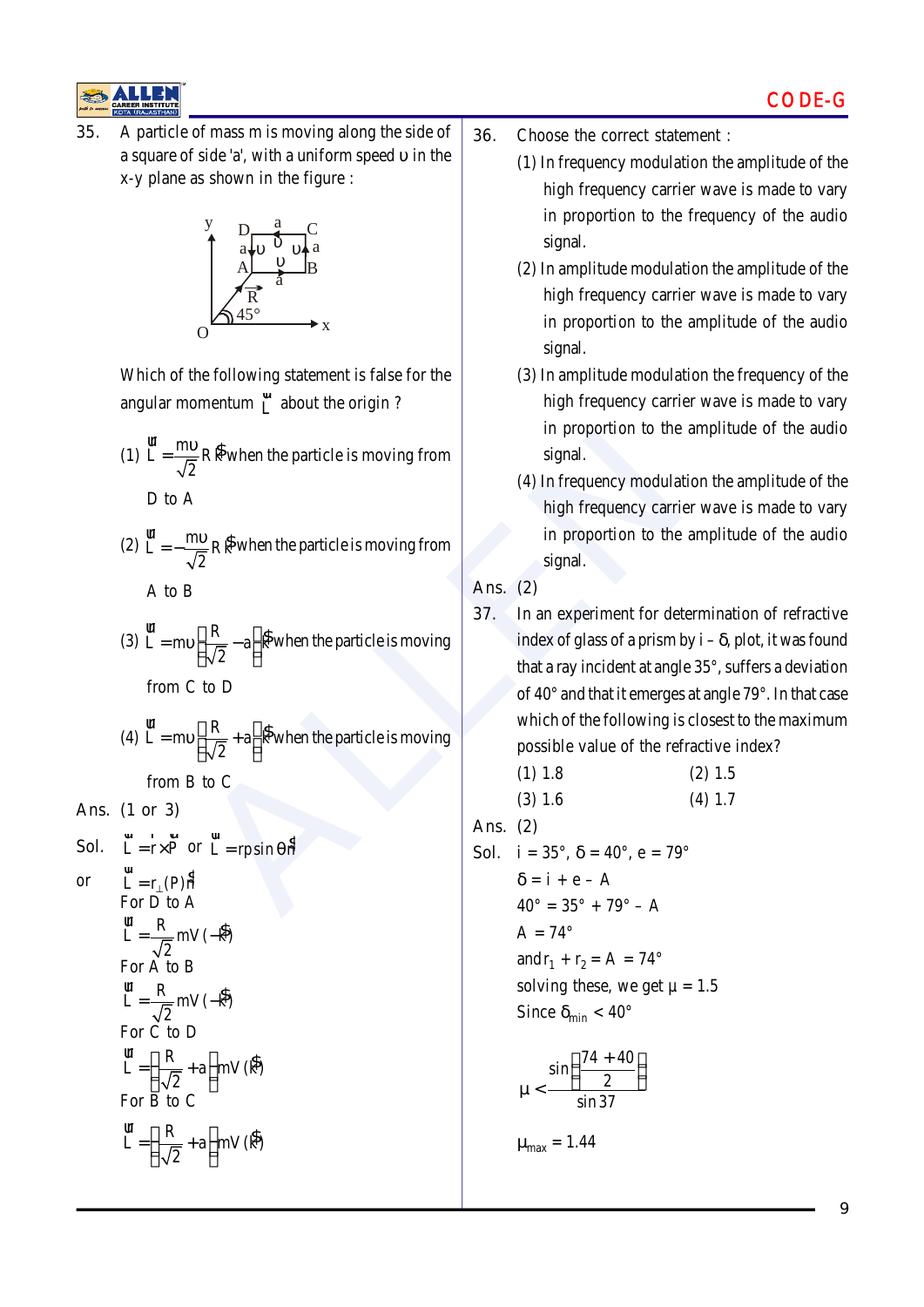**38.** 'n' moles of an ideal gas undergoes a process  $A \rightarrow B$  as shown in the figure. The maximum temperature of the gas during the process will be :

![](_page_9_Figure_2.jpeg)

**Ans. (2)**

**Sol.** T will be max where product of PV is max.

![](_page_9_Figure_5.jpeg)

equation of line

$$
P = \frac{-P_0}{V_0}V + 3P_0
$$
  
\n
$$
PV = \frac{-P_0}{V_0}V^2 + 3P_0V = x \text{ (says)}
$$

$$
\frac{dx}{dV} = 0 \Rightarrow V = \frac{3V_0}{2}
$$
\n
$$
\Rightarrow P = \frac{3P_0}{2}
$$
\nhere PV product is max.

$$
\Rightarrow \qquad T = \frac{PV}{nR} = \frac{9}{4} \frac{P_0 V_0}{nR}
$$

**Alternate**

![](_page_9_Figure_11.jpeg)

Since initial and final temperature are equal hence maximum temperatuare is at middle of line.  $PV = nRT$ 

$$
\frac{\left(\frac{3P_{_0}}{2}\right)\left(\frac{3P_{_0}}{2}\right)}{nR}=T_{\text{max.}}\quad\Rightarrow\quad\frac{9P_{_0}V_{_0}}{4nR}=T_{\text{max.}}
$$

**39.** Two identical wires A and B, each of length '*l*', carry the same current I. Wire A is bent into a circle of radius R and wire B is bent to form a square of side 'a'. If  $B_A$  and  $B_B$  are the values of magnetic field at the centres of the circle

ALLEN respectively, then the ratio A B B B is : (1) 2 8 2 π (2) 2 8 π (3) 2 16 2 π (4) 2 16 π **Ans. (1) Sol.** B1 r B2 45° 45° a B1 = µ i0 2r B2= µ i 1 1 <sup>0</sup> <sup>4</sup> 4 a 2 2 2 × × + π 1 2 B a B 4 2r <sup>π</sup> <sup>=</sup> <sup>l</sup>= 2πr = 4a 1 2 B B 2 4 2 π π <sup>=</sup> a 2 r 4 2 π π = = = 2 8 2 π

**40.** A screw gauge with a pitch of 0.5 mm and a circular scale with 50 divisions is used to measure the thickness of a thin sheet of Aluminium. Before starting the measurement , it is found that when the two jaws of the screw gauge are brought in contact, the 45th division coincides with the main scale line and that the zero of the main scale is barely visible. What is the thickness of the sheet if the main scale reading is  $0.5$  mm and the  $25<sup>th</sup>$ division coincides with the main scale line ?

| $(1)$ 0.50 mm | $(2)$ 0.75 mm |
|---------------|---------------|
| $(3)$ 0.80 mm | $(4)$ 0.70 mm |

**Ans. (3)**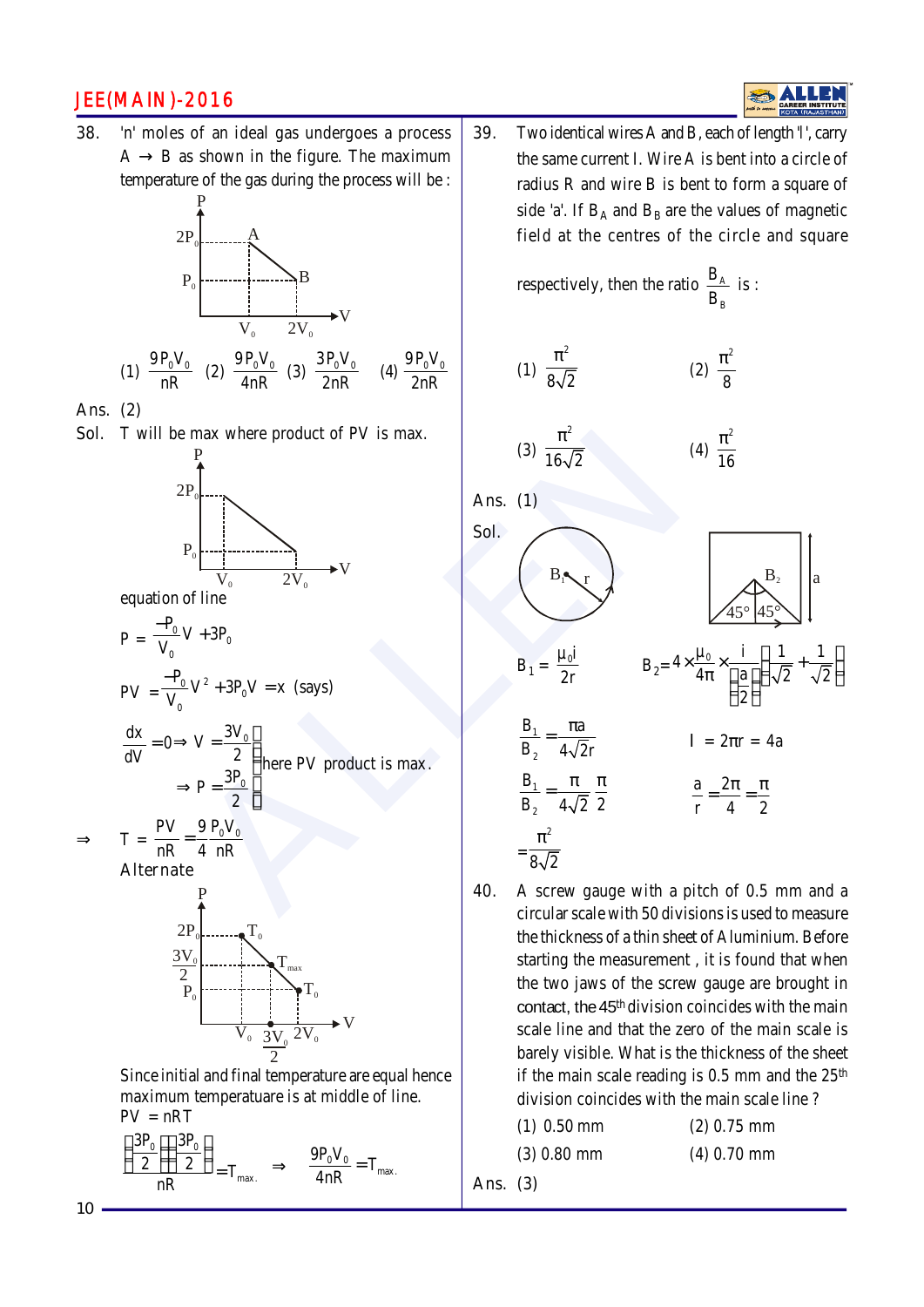![](_page_10_Picture_0.jpeg)

- **Sol.** Least count =  $\frac{\text{pitch}}{\text{no. of division on circular scale}} = \frac{0.5 \text{mm}}{50}$  $LC = 0.001$  mm –ve zero errow =  $-5 \times LC = -0.005$  mm Measured value = main scale reading + screw gauge reading – zero error  $= 0.5$  mm +  $\{25 \times 0.001 - (-0.05)\}\$  mm  $= 0.8$  mm
- **41.** For a common emitter configuration, if  $\alpha$  and  $\beta$ have their usual meanings, the **incorrect** relationship between  $\alpha$  and  $\beta$  is

| (1) $\alpha = \frac{\beta^2}{1 + \beta^2}$ | (2) $\frac{1}{\alpha} = \frac{1}{\beta} + 1$ |
|--------------------------------------------|----------------------------------------------|
| (3) $\alpha = \frac{\beta}{1-\beta}$       | (4) $\alpha = \frac{\beta}{1+\beta}$         |

**Ans. (1 or 3)**

- **Sol.**  $\alpha = \frac{I_c}{I_e}$ ,  $\beta = \frac{I_c}{I_b}$  $I_e = I_b + I_c$  $\Rightarrow \frac{1}{\tau} = \frac{1}{\tau}$  $c \qquad \text{L}_c$  $I_e = \frac{I_b}{I} + 1$  $I_c$  I  $=\frac{I_{b}}{I_{c}}+1 \Rightarrow \frac{1}{\alpha}=\frac{1}{\beta}+1$ α β 1  $\alpha = \frac{\beta}{\alpha}$ + β
- B<br>  $\frac{1}{\beta}$ <br>  $\frac{1}{\beta}$ <br>  $\frac{1}{\alpha} = \frac{1}{\beta} + 1$ <br>  $\frac{1}{\alpha}$ <br> **ALLENDE ALLENDE ALLENDE ALLENDE ALLENDE ALLENDE ALLENDE ARE ALLEND per kg which is converted to<br>**  $\alpha$  **20% efficiency rate. Take<br>**  $\frac{1}{\alpha} = \frac{1}{\beta} + 1$ **<br>
Ans. 42.** The box of a pin hole camera, of length L, has a hole of radius a. It is assumed that when the hole is illuminated by a parallel beam of light of wavelength  $\lambda$  the spread of the spot (obtained on the opposite wall of the camera) is the sum of its geometrical spread and the spread due to diffraction. The spot would then have its minimum size (say  $b_{\text{min}}$ ) when :-

(1) 
$$
a = \frac{\lambda^2}{L}
$$
 and  $b_{\min} = \sqrt{4\lambda L}$   
\n(2)  $a = \frac{\lambda^2}{L}$  and  $b_{\min} = \left(\frac{2\lambda^2}{L}\right)$   
\n(3)  $a = \sqrt{\lambda L}$  and  $b_{\min} = \left(\frac{2\lambda^2}{L}\right)$   
\n(4)  $a = \sqrt{\lambda L}$  and  $b_{\min} = \sqrt{4\lambda L}$   
\n(4)

Ans.

**Sol.** Spot size (diameter)  $b = 2\left(\frac{\lambda L}{2a}\right) + 2a$ 2a  $=2\left(\frac{\lambda L}{2a}\right)+$ 

> $a^{2} + \lambda L - ab = 0$  ...(i) For Real roots  $b^2 - 4L\lambda \ge 0$

$$
\mathbf{b}_{\min.} = \sqrt{4\lambda L}
$$

by eq. (i)  $a = \sqrt{\lambda L}$ 

**43.** A person trying to lose weight by burning fat lifts a mass of 10 kg upto a height of 1 m 1000 times. Assume that the potential energy lost each time he lowers the mass is dissipated. How much fat will he use up considering the work done only when the weight is lifted up? Fat supplies  $3.8 \times 10^7$  J of energy per kg which is converted to mechanical energy with a 20% efficiency rate. Take  $g = 9.8$  ms<sup>-2</sup> :-

(1) 
$$
12.89 \times 10^{-3}
$$
 kg (2)  $2.45 \times 10^{-3}$  kg

$$
(3) 6.45 \times 10^{-3} \text{ kg} \qquad (4) 9.89 \times 10^{-3} \text{ kg}
$$

**Ans. (1)**

**Sol.** Work done against gravity = (mgh) 1000

- in lifting 1000 times
- $= 10 \times 9.8 \times 10^{3}$
- $= 9.8 \times 10^4$  Joule

20% efficiency is to converts fat into energy.  $[20\% \text{ of } 3.8 \times 10^7 \text{ J}] \times (m) = 9.8 \times 10^4$ 

(Where m is mass)

 $m = 12.89 \times 10^{-3}$  kg

**44.** Arrange the following electromagnetic radiations per quantum in the order of increasing energy :-

| A: Blue light    | <b>B</b> : Yellow light |
|------------------|-------------------------|
| $C: X-ray$       | D : Radiowave           |
| $(1)$ B, A, D, C | $(2)$ D, B, A, C        |
| $(3)$ A, B, D, C | $(4)$ C, A, B, D        |
|                  |                         |

**Ans. (2)**

**Sol.** Energy = 
$$
\frac{hc}{\lambda}
$$
 order of wavelength **x** ray, VIBGYOR, Radiowaves

 $C$  (A) (B) (D) ∴ order of energy

 $D < B < A < C$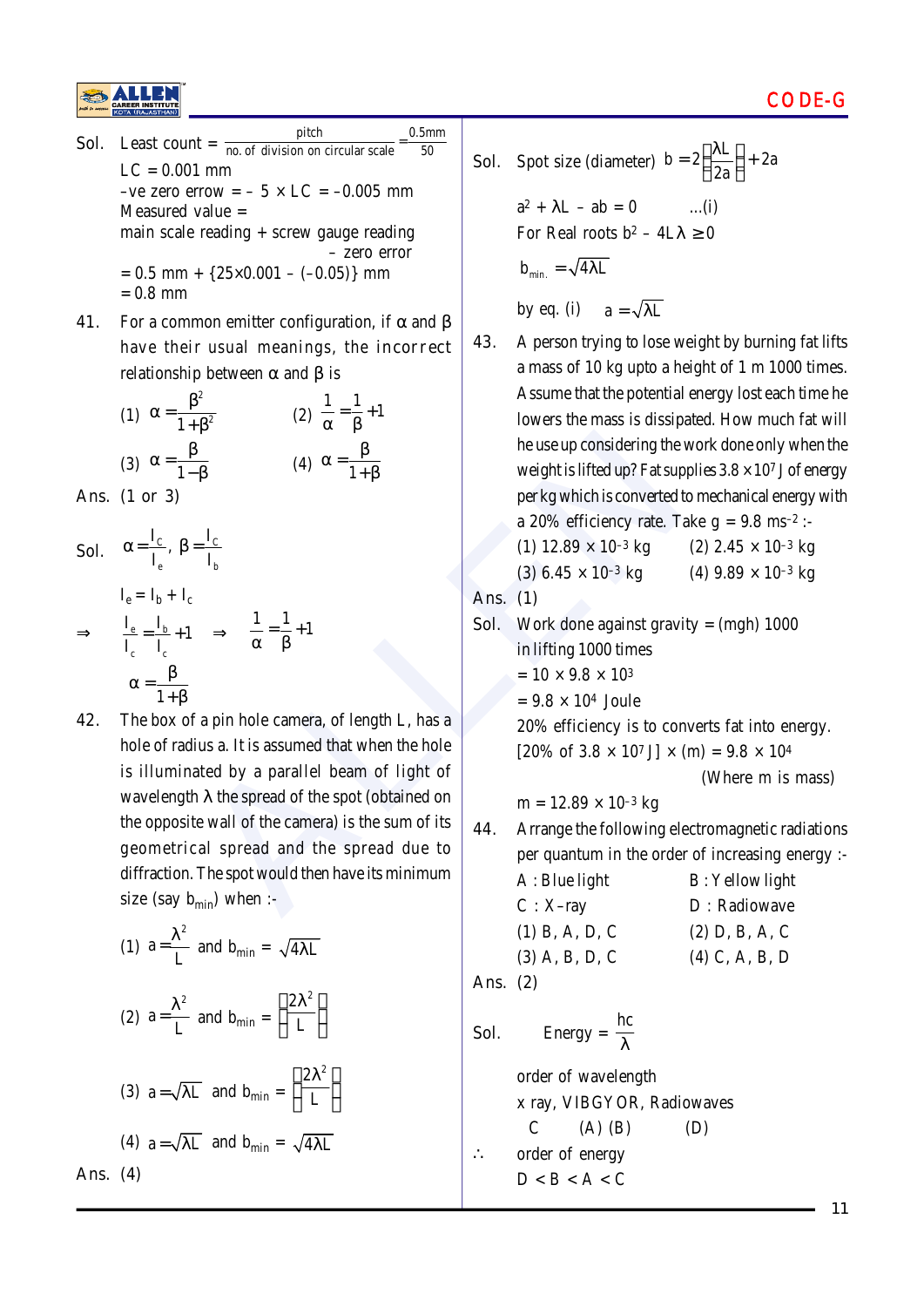**45.** An ideal gas undergoes a quasi static, reversible process in which its molar heat capacity C remains constant. If during this process the relation of pressure P and volume V is given by  $PV^n = constant$ , then n is given by (Here  $C_p$  and  $C_V$  are molar specific heat at constant pressure and constant volume, respectively) :-

(1) 
$$
n = \frac{C - C_V}{C - C_P}
$$
  
\n(2)  $n = \frac{C_P}{C_V}$   
\n(3)  $n = \frac{C - C_P}{C - C_V}$   
\n(4)  $n = \frac{C_P - C}{C - C_V}$ 

**Ans. (3)**

**Sol.** Specific heat  $C = \frac{R}{1 - R} + C_V$  $\frac{1}{1-n}$  + C<sub>V</sub> for polytropic

process

 $\therefore \quad \frac{R}{1 - R} + C_V = C$  $\frac{1}{1-n} + C_V =$ 

$$
\frac{R}{1-n} = C - C_V \implies \frac{R}{C - C_V} = 1 - n
$$

(Where  $R = C_P - C_V$ )

$$
\Rightarrow n = \frac{C - C_p}{C - C_V}
$$

- neat C =  $\frac{R}{1-n}$  + C<sub>V</sub> for polytropic<br>
P.D. should remain same<br>  $C_V = C$ <br>  $C_V \Rightarrow \frac{R}{C-C_V} = 1-n$ <br>  $= C_P C_V$ <br>  $\frac{-C_P}{C_V}$ <br>
is reolving in a circular orbit at a height<br>
D. The minimum increase in its orbital<br>
P.D. should rema **46.** A satellite is reolving in a circular orbit at a height 'h' from the earth's surface (radius of earth  $R$ ;  $h \ll R$ ). The minimum increase in its orbital velocity required, so that the satellite could escape from the earth's gravitational field, is close to : (Neglect the effect of atmosphere).
	- (1)  $\sqrt{gR}(\sqrt{2}-1)$  (2)  $\sqrt{2gR}$ (3)  $\sqrt{gR}$  (4)  $\sqrt{gR/2}$

**Ans. (1)**

**Sol.** 
$$
V_0 = \sqrt{\frac{GM}{R}}
$$
 or  $\sqrt{gR}$   
  
 $V_e = \sqrt{\frac{2GM}{R}}$  or  $\sqrt{2gR}$   
∴ Increase in velocity =  $\sqrt{gR} [\sqrt{2} - 1]$ 

**47.** A galvanometer having a coil resistance of 100Ω gives a full scale deflection, when a current of 1 mA is passed through it. The value of the resistance, which can convert this galvanometer into ammeter giving a full scale deflection for a current of 10A, is :-

(1)  $3\Omega$  (2)  $0.01\Omega$  (3)  $2\Omega$  (4)  $0.1\Omega$ **Ans. (2)**

![](_page_11_Figure_16.jpeg)

P.D. should remain same  
\n
$$
1 \text{ mA} \times 100 = 9.999 \text{ R}
$$
  
\n $R = \frac{1}{99.99} = 0.01 \Omega$ 

**48.** Radiation of wavelength λ, is incident on a photocell. The fastest emitted electron has speed

*v*. If the wavelength of changed to  $\frac{3\lambda}{4}$ , the speed

of the fastest emitted electron will be :-

$$
(1) = v \left(\frac{3}{5}\right)^{1/2}
$$
  
\n
$$
(2) > v \left(\frac{4}{3}\right)^{1/2}
$$
  
\n
$$
(3) < v \left(\frac{4}{3}\right)^{1/2}
$$
  
\n
$$
(4) = v \left(\frac{4}{3}\right)^{1/2}
$$

**Ans. (2)**

**Sol.** E = (KE)<sub>max</sub> + f  
\n
$$
\left[\frac{hc}{\lambda} = (KE)_{max} + \phi\right] \dots (1)
$$
\n
$$
\frac{4}{3} \frac{hc}{\lambda} = \left(\frac{4}{3} KE_{max} + \frac{\phi}{3}\right) + \phi
$$
\n(KE)<sub>max</sub> for fastest emitted electron =  $\frac{1}{2} mV'^2 + \phi$   
\n
$$
\frac{1}{2} mV'^2 = \frac{4}{3} \left(\frac{1}{2} mV^2\right) + \frac{\phi}{3}
$$
\n
$$
V' > V \left(\frac{4}{3}\right)^{1/2}
$$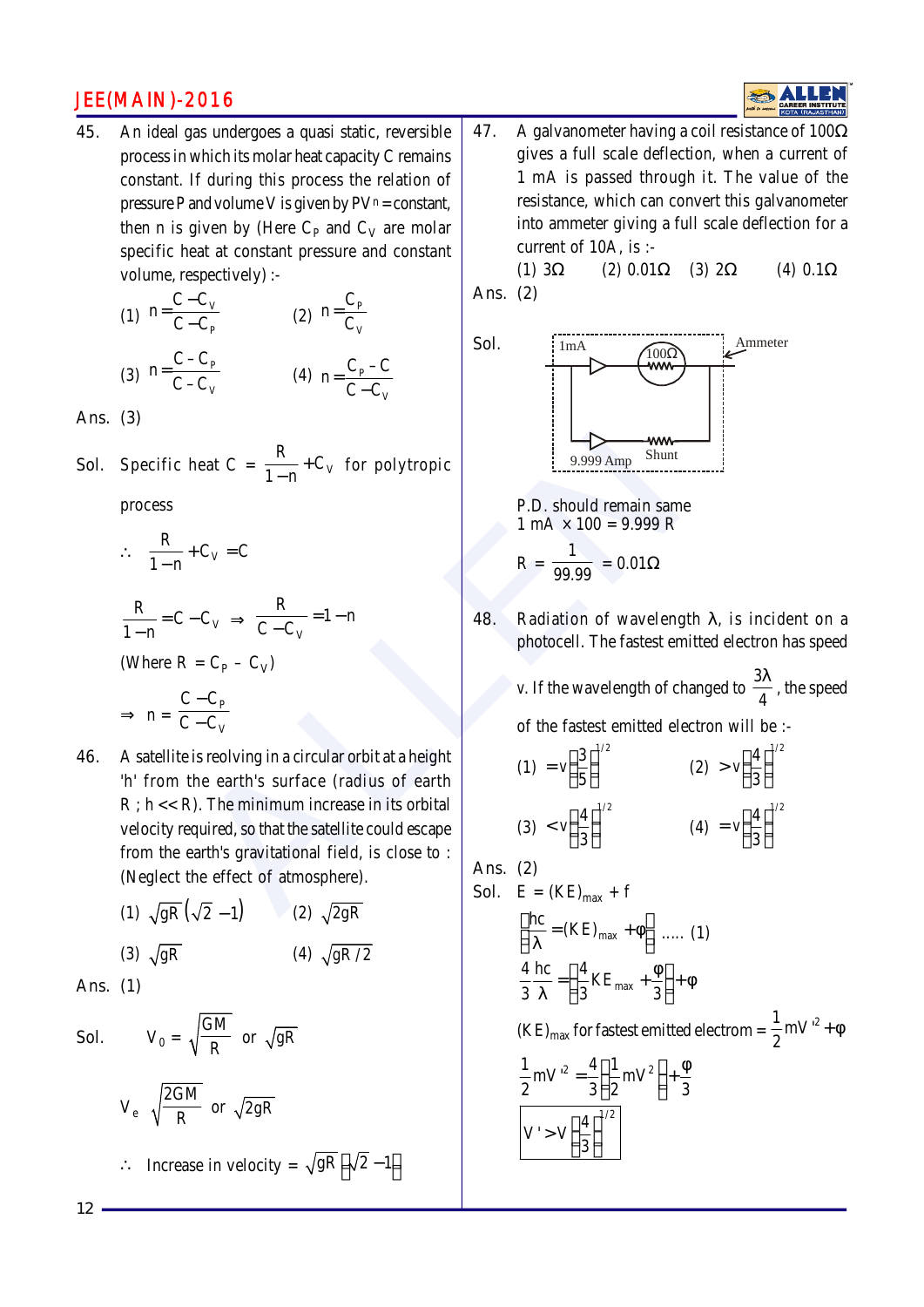#### CODE-G

![](_page_12_Picture_1.jpeg)

**49.** If a, b, c, d are inputs to a gate and x is its output, then as per the following time graph, the gate is

![](_page_12_Figure_3.jpeg)

- **Ans. (4)**
- **Sol.** Output of OR gate is 0 when all inputs are 0 & output is 1 when atleast one of the input is 1. Observing output  $x : I$  is 0 when all inputs are 0 & it is 1 when atleast one of the inputs is 1. ∴ OR gate
- **50.** The region between two concentric spheres of radii 'a' and 'b', respectively (see figure), has volume

charge density  $\rho = \frac{A}{A}$ r  $\rho = \frac{1}{n}$ , where A is a constant and

r is the distance from the centre. At the centre of the spheres is a point charge Q. The value of A such that the electric field in the region between the spheres will be constant, is :-

![](_page_12_Figure_9.jpeg)

**Ans. (2)**

**Sol.** Gaussian surface at distance r from center

![](_page_12_Figure_12.jpeg)

$$
E = \frac{Q + z\pi A r^2 - z\pi A r^2}{4\pi r^2 \epsilon_0}
$$

make E independent of r then

$$
Q - 2\pi a^2 A = 0 \Rightarrow A = \frac{Q}{2\pi a^2}
$$

**51.** A student measures the time period of 100 oscillations of a simple pendulum four times. The data set is 90 s, 91 s, 95 s and 92 s. If the minimum division in the measuring clock is 1 s, then the reported mean time should be :-

(1) 
$$
92 \pm 3
$$
 s  
\n(2)  $92 \pm 2$  s  
\n(3)  $92 \pm 5.0$  s  
\n(4)  $92 \pm 1.8$  s

**Ans. (2)**

- **Sol.**  $T_{AV} = 92 s$  $(|\Delta T|)_{\text{mean}} = 1.5$  s since uncertainity is 1.5 s so digit 2 in 92 is uncertain. so reported mean time should be  $92 \pm 2$ 
	- Ref : NCERT (XIth) Ex. 2.7, Page. 25
- **52.** The temperature dependence of resistances of Cu and undoped Si in the temperature range 300-400K, is best described by :-
	- (1) Linear decrease for Cu, linear decrease for Si.
	- (2) Linear increase for Cu, linear increase for Si.
	- (3) Linear increase for Cu, exponential increase for Si
	- (4) Linear increase for Cu, exponential decrease for Si

**Ans. (4)**

**Sol.** Factual

Cu is conductor so with increase in temperature, resistance will increase

Si is semiconductor so with increase in temperature resistance will decrease

**53.** Identify the semiconductor devices whose characteristics are given below, in the order (a), (b), (c), (d) :-

![](_page_12_Figure_31.jpeg)

- (1) Zener diode, Solar cell, Simple diode, Light dependent resistance
- (2) Simple diode, Zener diode, Solar cell, Light dependent resistance
- (3) Zener diode, Simple diode, Light dependent resistance, Solar cell
- (4) Solar cell, Light dependent resistance, Zener diode, Simple diode

**Ans. (2)**

**Sol.** Factual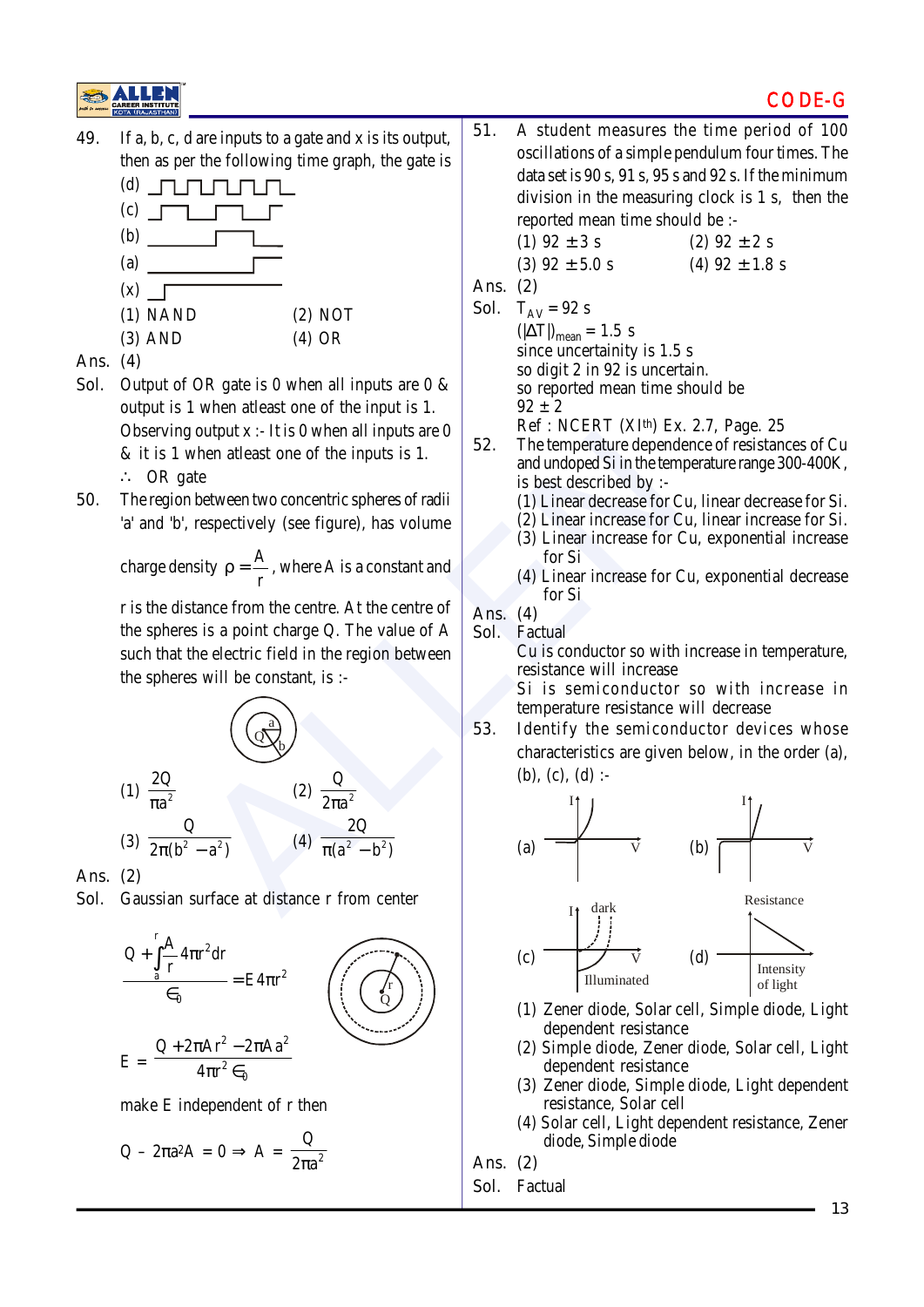**54.** A roller is made by joining together two cones at their vertices O. It is kept on two rails AB and CD which are placed asymmetrically (see figure), with its axis perpendicular to CD and its centre O at the centre of line joining AB and CD (see figure). It is given a light push so that it starts rolling with its centre O moving parallel to CD in the direction shown. As it moves, the roller will tend to :-

![](_page_13_Figure_2.jpeg)

(1) turn left and right alternately.

ω

- (2) turen left.
- (3) turn right.
- (4) go straight.

**Ans. (2)**

Sol.

Say the distance of central line from instantaneous axis of rotation is r.

Then r from the point on left becomes lesser than that for right.

So  $v_{\text{left}}$  point =  $\omega r' < \omega r = v_{\text{right}}$  point So the roller will turn to left.

- ALLEN **55.** A pendulume clock loses 12s a day if the temperature is 40°C and gains 4s a day if the temperature is 20°C. The temperature at which the clock will show correct time, and the coeffecient of linear expansion (α) of the metal of the pendulum shaft are respectively :-
	- (1)  $55^{\circ}$ C ;  $\alpha = 1.85 \times 10^{-2}$  /  $^{\circ}$ C (2)  $25^{\circ}$ C;  $\alpha = 1.85 \times 10^{-5}$  /  $^{\circ}$ C (3) 60°C ;  $\alpha = 1.85 \times 10^{-4}$  / °C (4)  $30^{\circ}$ C ;  $\alpha = 1.85 \times 10^{-3}$  /  $^{\circ}$ C

**Ans. (2)**

**Sol.**  $T = 2\pi \sqrt{\frac{1}{g}}$  $= 2\pi\sqrt{\frac{1}{2}}$ T 1 T 2  $\frac{\Delta T}{T} = \frac{1}{2} \frac{\Delta l}{r}$ l When clock gain 12 sec  $\frac{12}{T} = \frac{1}{2}\alpha (40 - \theta)$  ...(1) When clock lose 4 sec.

$$
\frac{4}{T} = \frac{1}{2}\alpha \left(\theta - 20\right) \qquad \dots (2)
$$

From equation (1) &  $(2)$ 

$$
3 = \frac{40 - \theta}{\theta - 20}
$$
  
3\theta - 60 = 40 - \theta  
4\theta = 100

$$
\theta = 25^{\circ}\mathrm{C}
$$

from equation (1)

$$
\frac{12}{T} = \frac{1}{2}\alpha(40 - 25)
$$

$$
\frac{12}{24 \times 3600} = \frac{1}{2}\alpha \times 15
$$

$$
\alpha = \frac{24}{24 \times 3600 \times 15}
$$

$$
\alpha = 1.85 \times 10^{-15} / ^{\circ}C
$$

**56.** A uniform string of length 20m is suspended from a rigid support. A short wave pulse is introduced at its lowest end. It starts moving up the string. The time taken to reach the support is :-  $(take g = 10 ms^{-2})$ 

(1) 
$$
\sqrt{2}
$$
 s (2)  $2\pi\sqrt{2}$  s (3) 2s (4)  $2\sqrt{2}$  s

x

dx

**Ans. (4)**

**Sol.** Velocity at point P = 
$$
\sqrt{\frac{\frac{m}{L}gx}}{m/L}
$$
  
\n $v = \sqrt{gx}$   
\n $\frac{dx}{dt} = \sqrt{gx}$   
\n $\int_{0}^{20} \frac{dx}{\sqrt{x}} = \int_{0}^{t} \sqrt{g} dt$ 

 $t = 2\sqrt{2}$  sec

**14**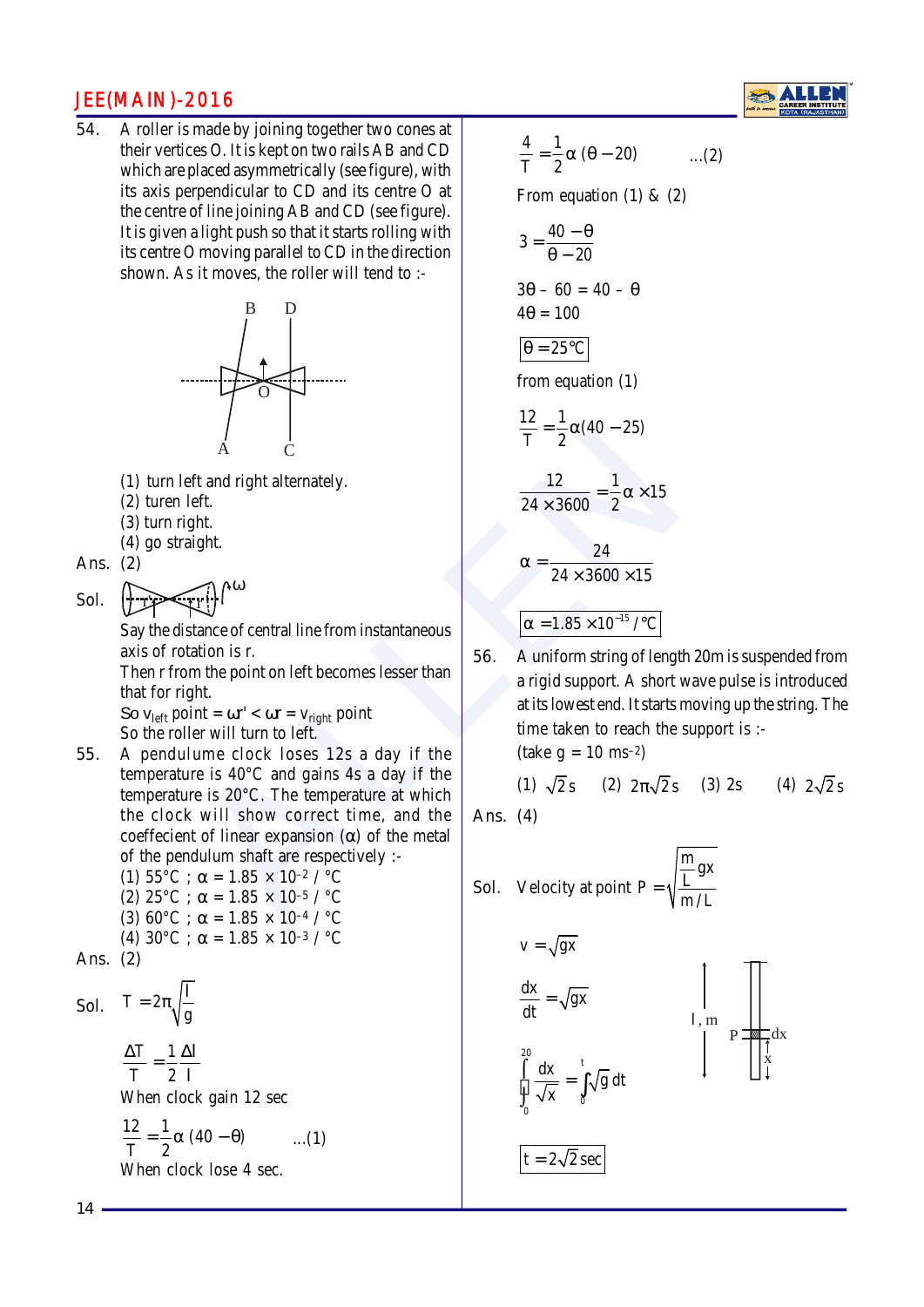![](_page_14_Picture_0.jpeg)

**57.** A point particle of mass, moves along the uniformly rough track PQR as shown in the figure. The coefficient of friction, between the particle and the rough track equals μ. The particle is released, from rest, from the point P and it comes to rest at a point R. The energies, lost by the ball, over the parts, PQ and PR, of the track, are equal to each other, and no energy is lost when particle changes direction from PQ to QR.

> The values of the coefficient of friction  $\mu$  and the distance  $x(=QR)$  are, respectively close to :-

![](_page_14_Figure_3.jpeg)

 $x = 2\sqrt{3} = 3.45$  m

**Ans. (1)**

 $\lambda = 2l$ 

From Q to R energy loss is half of the total energy loss.

$$
\mu mgx = \frac{1}{2} \times mgh \implies \mu = 0.29
$$

**58.** A pipe open at both ends has a fundamental frequency f in air. The pipe is dipped vertically in water so that half of it is in water. The fundamental frequencty of the air column is now :-

(1) f (2) 
$$
\frac{f}{2}
$$
 (3)  $\frac{3f}{4}$  (4) 2f  
\n**Ans.** (1)  
\n**Sol.**  $\begin{bmatrix} 1 \\ 1 \\ 2 \end{bmatrix}$   $\begin{bmatrix} 1 \\ 1 \\ 2 \end{bmatrix}$   $\begin{bmatrix} 1 \\ 1 \\ 2 \end{bmatrix}$   $\begin{bmatrix} 1 \\ 1 \\ 2 \end{bmatrix}$   $\begin{bmatrix} 1 \\ 1 \\ 2 \end{bmatrix}$   $\begin{bmatrix} 1 \\ 2 \\ 4 \end{bmatrix}$ 

 $\lambda = 2l$ 

$$
v = f\lambda
$$
  
\n
$$
r = f'\lambda
$$
  
\n
$$
f' = \frac{v}{\lambda} = \frac{v}{2l}
$$
  
\n
$$
r' = \frac{v}{\lambda} = \frac{v}{2l}
$$
  
\n
$$
r' = \frac{v}{\lambda} = \frac{v}{2l}
$$

**59.** A particle performs simple harmonic motion with amplitude A. Its speed is trebled at the instant that

it is at a distance  $\frac{2A}{3}$  from equilibrium position.

The new amplitude of the motion is :-

(1) 
$$
\frac{7A}{3}
$$
 (2)  $\frac{A}{3}\sqrt{41}$  (3) 3A (4)  $A\sqrt{3}$ 

**Ans. (1)**

**Sol.** Let new amplitude is A' initial velocity

$$
v^2 = \omega^2 \left( A^2 - \left( \frac{2A}{3} \right)^2 \right) \qquad \qquad ...(1)
$$

Where A is initial amplitude & ω is angular frequency.

Final velocity

$$
(3v)^2 = \omega^2 \left( A^2 - \left( \frac{2A}{3} \right)^2 \right) \qquad \dots (2)
$$

From equation & equation (2)

$$
\frac{1}{9} = \frac{A^2 - \frac{4A^2}{9}}{A'^2 - \frac{4A^2}{9}}
$$

7A A 3 =

**60.** An arc lamp requires a direct current of 10A at 80V to function. If it is connected to a 220V (rms), 50 Hz AC supply, the series inductor needed for it to work is close to :-  $(1)$  0.065 H  $(2)$  80 H

$$
(3) 0.08 \text{ H} \qquad (4) 0.044 \text{ H}
$$

**Ans. (1)** Sol.  $I = 10A$  $V = 80v$ 

$$
R = 822
$$
  
\n
$$
10 = \frac{220}{\sqrt{8^2 + X_L^2}}
$$
  
\n
$$
X_L^2 + 64 = 484
$$
  
\n
$$
X_L = \sqrt{420}
$$
  
\n
$$
2\pi \times 50L = \sqrt{420}
$$
  
\n
$$
L = \frac{\sqrt{420}}{100\pi}
$$

 $L = 0.065$  H

 $\Omega$ 

CODE-G

f

v

2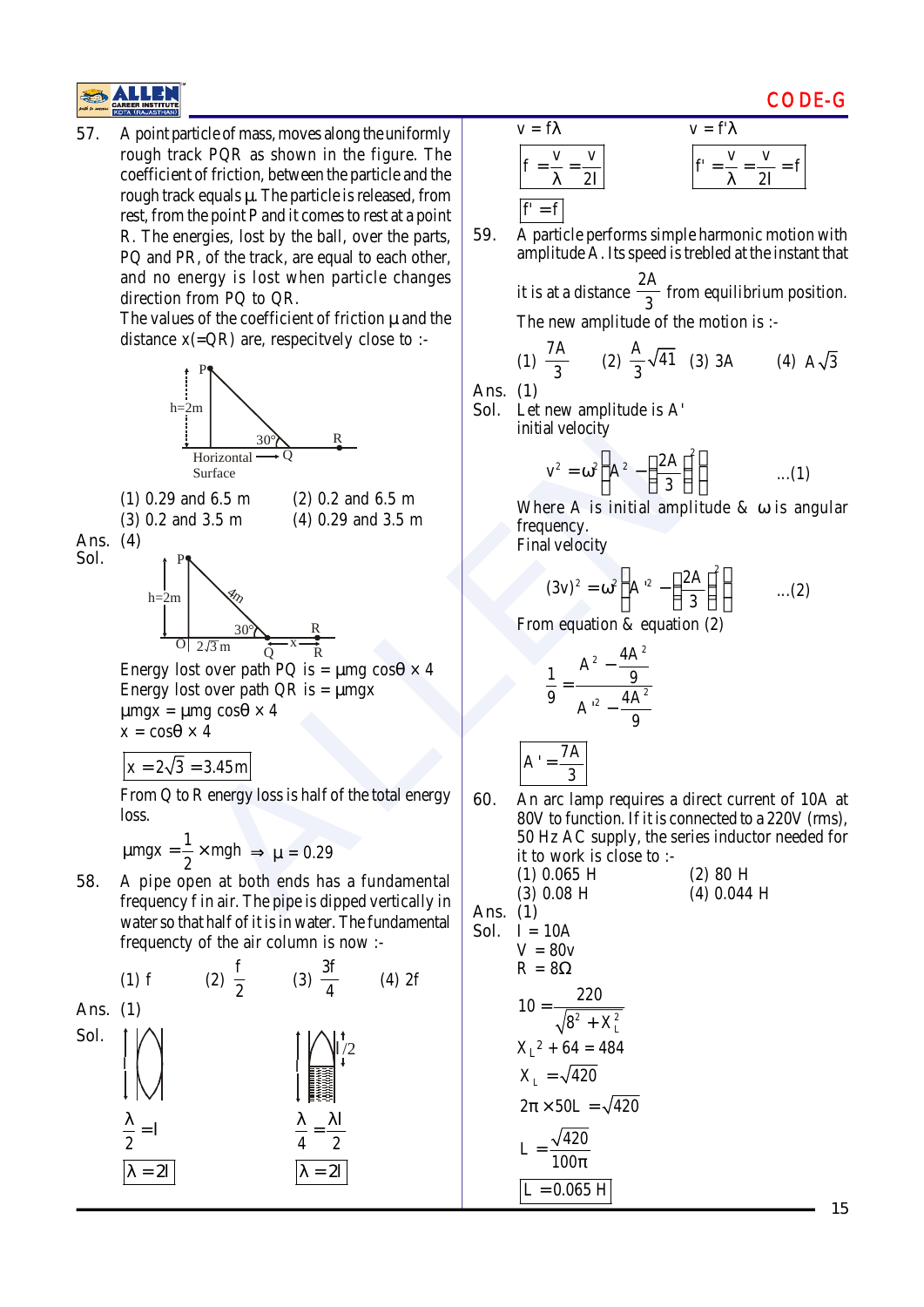![](_page_15_Picture_1.jpeg)

## PART C – CHEMISTRY JEE(MAIN) – 2016 TEST PAPER WITH SOLUTION (HELD ON SUNDAY 03<sup>th</sup> APRIL, 2016)

- 61. Which one of the following statements about water is **FALSE**?
	- $(1)$  Ice formed by heavy water sinks in normal water.
	- $(2)$  Water is oxidized to oxygen during photosynthesis.
	- $(3)$  Water can act both as an acid and as a base.
	- $(4)$  There is extensive intramolecular hydrogen bonding in the condensed phase.

**Ans. (4)**

- **Sol.** (1) Ice formed by heavy water sinks in normal water due to higher density of  $D_2O$  than normal water.
	- (2)  $6CO_2 + 6H_2O \xrightarrow{\text{h}v} C_6H_{12}O_6 + 6O_2$
	- $(3)$  Water can show amphiprotic nature and hence water can act both as an acid a base.
	- $(4)$  There is extensive intermolecular hydrogen bonding in the condensed phase instead of intramolecular H-bonding.
- Formed by heavy water sinks in normal<br>
formed by heavy water sinks in normal<br>
or due to higher density of D<sub>2</sub>O than<br>
mal water.<br>  $D_2 + 6H_2O \xrightarrow{\text{disocplyl}} C_6H_{12}O_6 + 6O_2$ <br>
er due to higher density of D<sub>2</sub>O than<br>
mal water **62.** The concentration of fluoride, lead, nitrate and iron in a water sample from an underground lake was found to be  $1000$  ppb,  $40$  ppb,  $100$  ppm and  $0.2$  ppm, respectively. This water is unsuitable for drinking due to high concentration of  $:$

| $(1)$ Iron | $(2)$ Fluoride |
|------------|----------------|
| $(3)$ Lead | (4) Nitrate    |

**Ans. (4)**

#### **Sol. Parameters Maximum prescribed conc. in drinking water**

| Iron     | $0.2$ ppm |
|----------|-----------|
| Fluoride | $1.5$ ppm |
| Lead     | $50$ ppb  |
| Nitrate  | $50$ ppm  |

Hence the concentration of nitrate in a given water sample exceeds from the upper limit as given above.

**63.** Galvanization is applying a coating of :-

| $(1)$ Zn | $(2)$ Pb |
|----------|----------|
|          |          |

```
(3) Cr (4) Cu
```
**Ans. (1)**

- **Sol.** Galvanization is the process of applying a protective zinc coating of steel or iron, to prevent rusting.
- **64.** Which one of the following complexes shows optical isomerism :-
	- (1)  $[Co(NH_3)_4Cl_2]Cl$  (2)  $[Co(NH_3)_3Cl_3]$
	- (3)  $cis[Co(en)_2Cl_2]Cl$  (4) trans $[Co(en)_2Cl_2]Cl$

 $(en = ethylene$ diamine)

**Ans. (3)**

**Sol.**

- Complex  $[Co(NH_3)_4Cl_2]Cl$  have two G.I. which are optically inactive due to presence of plane of symmetry.
- Complex  $[Co(NH_3)_3Cl_3]$  also have two optically inactive geometrical isomers due to presence of plane of symmetry.
- Complex cis  $[Co(en)_2Cl_2]Cl$  is optically active due to formation of non-superimposable mirror image.

![](_page_15_Figure_34.jpeg)

 $\bullet$  trans[Co(en)<sub>2</sub>Cl<sub>2</sub>]Cl

Complex trans $[Co(en)_2Cl_2]Cl$  is optically inactive.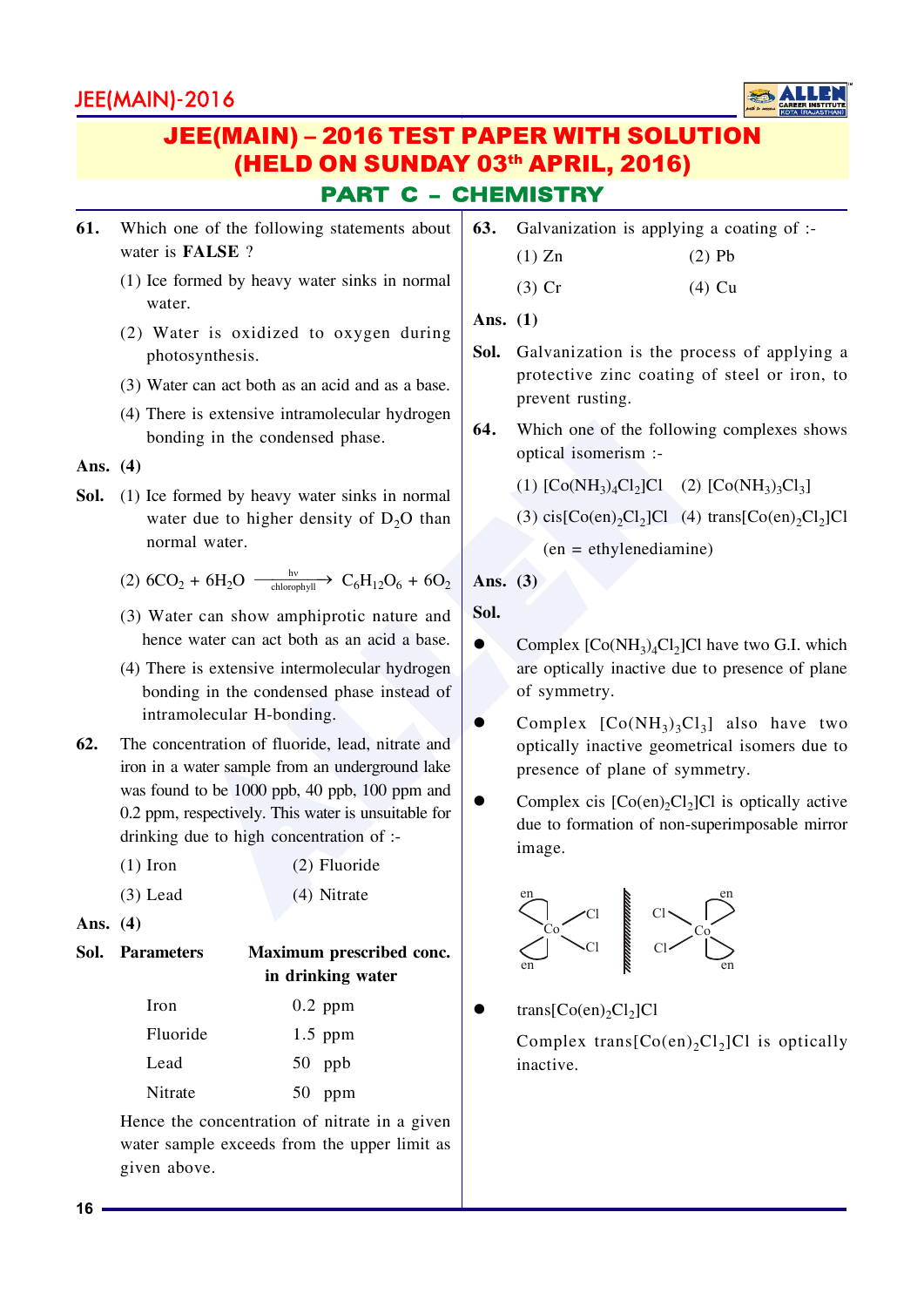#### **CODE-G**

![](_page_16_Picture_1.jpeg)

Two closed bulbs of equal volume(V) containing 65. an ideal gas initially at pressure  $p_i$  and temperature  $T_1$  are connected through a narrow tube of negligible volume as shown in the figure below. The temperature of one of the bulbs is then raised to  $T_2$ . The final pressure  $p_f$  is :-

$$
\frac{T_1}{T_2}
$$
\n(1)  $2p_i \left(\frac{T_1 T_2}{T_1 + T_2}\right)$ \n(2)  $p_i \left(\frac{T_1 T_2}{T_1 + T_2}\right)$ \n(3)  $2p_i \left(\frac{T_1}{T_1 + T_2}\right)$ \n(4)  $2p_i \left(\frac{T_2}{T_1 + T_2}\right)$ 

Ans.  $(4)$ 

Sol. Initial moles and final moles are equal

 $(n_{\tau})_1 = (n_{\tau})_{\epsilon}$ 

$$
\frac{P_i V}{RT_1} + \frac{P_i V}{RT_1} = \frac{P_f V}{RT_1} + \frac{P_f V}{RT_2}
$$

$$
2\frac{P_i}{T_1} = \frac{P_f}{T_1} + \frac{P_f}{T_2}
$$

$$
P_f = \frac{2 P_i T_2}{T_1 + T_2}
$$

66. The heats of combustion of carbon and carbon monoxide are  $-393.5$  and  $-285.5$  kJ mol<sup>-1</sup>. respectively. The heat of formation (in kJ) of carbon monoxide per mole is :-

$$
(1) - 110.5 \ (2) \ 110.5 \ (3) \ 676.5 \ (4) - 676.5
$$

Ans.  $(1)$ 

**Sol.** 
$$
C_{(s)} + \frac{1}{2}O_{2(g)} \longrightarrow CO_{(g)}
$$
;  $\Delta H_r = \Delta H_f (CO)$   
\n $\Delta H_f = \Delta H_C(C) - \Delta H_C(CO)$   
\n $= -393.5 + 283.5$   
\n $= -110 \text{ kJ}$ 

67. At 300 K and 1 atm, 15 mL of a gaseous hydrocarbon requires 375 mL air containing 20%  $O_2$  by volume for complete combustion. After combustion the gases occupy 330 mL. Assuming that the water formed is in liquid form and the volumes were measured at the same temperature and pressure, the formula of the hydrocarbon is :-

(1)  $C_4H_{10}$  (2)  $C_3H_6$  (3)  $C_3H_8$  (4)  $C_4H_8$ 

#### Ans. (Bonus or 3)

**Sol.** Volume of N<sub>2</sub> in air = 375  $\times$  0.8 = 300 ml volume of  $O_2$  in air = 375  $\times$  0.2 = 75 ml

$$
C_xH_y + \left(x + \frac{y}{4}\right)O_2 \longrightarrow xCO_2(g) + \frac{y}{2}H_2O(\ell)
$$
  
15ml 
$$
15\left(x + \frac{y}{4}\right)
$$
  
0 0 15x -

$$
330 = V_{N_2} + V_{CO_2}
$$
  

$$
330 = 300 + 15x
$$
  

$$
x = 2
$$

Volume of  $O_2$  used

$$
15\left(x + \frac{y}{4}\right) = 75
$$

$$
x + \frac{y}{4} = 5
$$

$$
\begin{array}{c}\n4 \\
 \times 4 \\
\end{array}
$$

So hydrocarbon is =  $C_2H_{12}$ 

none of the option matches it therefore it is a **BONUS.** 

**Alternatively** 

$$
C_xH_y + \left(x + \frac{y}{4}\right)O_2 \longrightarrow xCO_2 + \frac{y}{2}H_2O(\ell)
$$
  
15 15 $\left(x + \frac{y}{4}\right)$   
0 0 15x -

Volume of  $O_2$  used

$$
15\left(x+\frac{y}{4}\right) = 75
$$

$$
x + \frac{y}{4} = 5
$$

If further information (i.e., 330 ml) is neglected, option (3) only satisfy the above equation.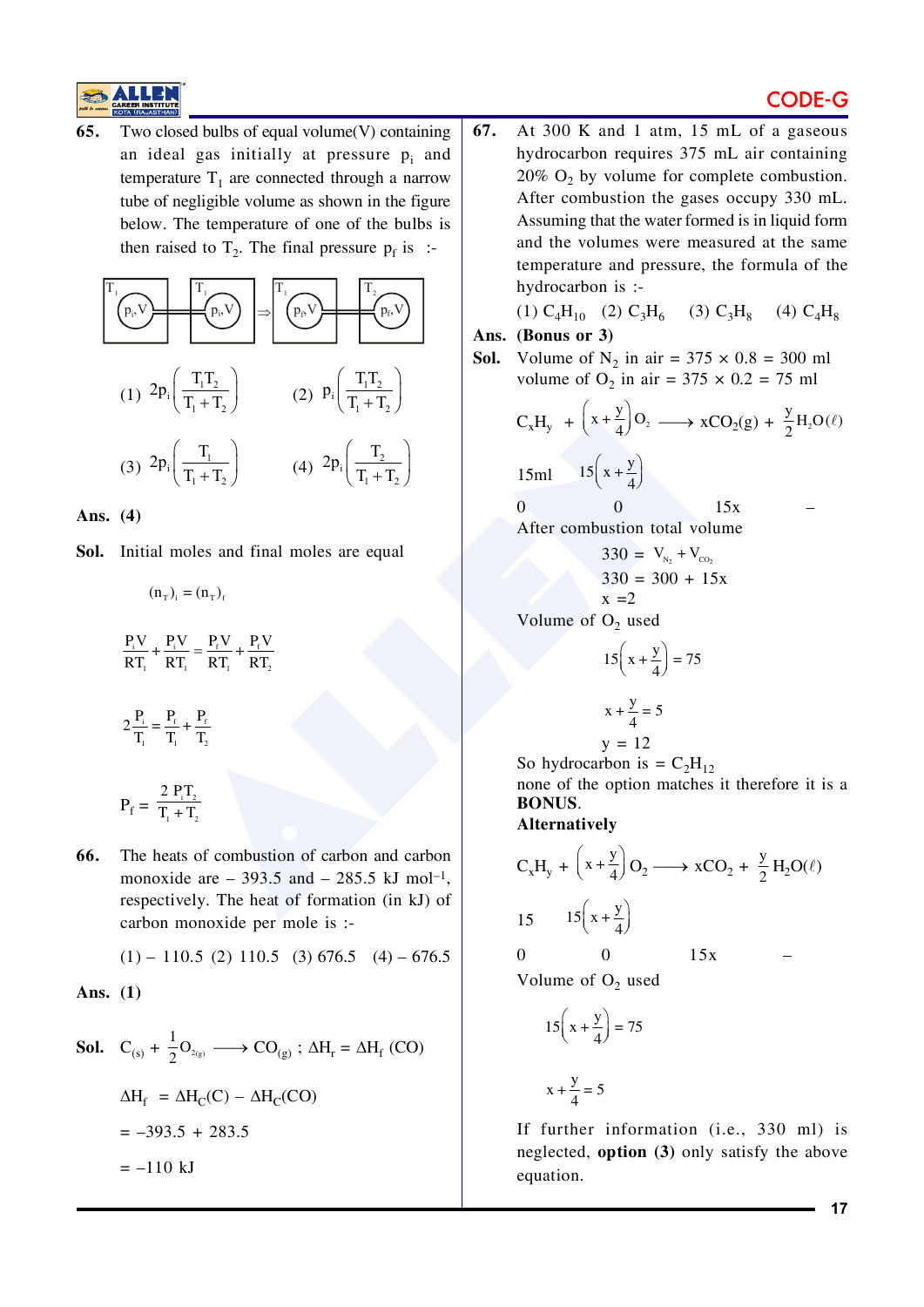68. Decomposition of  $H_2O_2$  follows a first order reaction. In fifty minutes the concentration of  $H_2O_2$  decreases from 0.5 to 0.125 M in one such decomposition. When the concentration of  $H_2O_2$  reaches 0.05 M, the rate of formation of  $O_2$  will be :-

(1)  $1.34 \times 10^{-2}$  mol min<sup>-1</sup>

- (2) 6.93  $\times$  10<sup>-2</sup> mol min<sup>-1</sup>
- $(3)$  6.93  $\times$  10<sup>-4</sup> mol min<sup>-1</sup>
- $(4)$  2.66 L min<sup>-1</sup> at STP

Ans.  $(3)$ 

**Sol.** H<sub>2</sub>O<sub>2(aq)</sub> 
$$
\longrightarrow
$$
 H<sub>2</sub>O<sub>(aq)</sub> +  $\frac{1}{2}$ O<sub>2</sub>(g)  
\n
$$
k = \frac{1}{t} ln\left(\frac{a_0}{a_1}\right)
$$
\n
$$
= \frac{1}{50} ln\left(\frac{0.5}{0.125}\right)
$$
\n
$$
= \frac{1}{50} ln 4 min^{-1}
$$

Rate of disappearance of  $H_2O_2$  \_ Rate of appearance of  $O_2$  $\mathbf{1}$  $\overline{2}$ 

$$
(\text{Rate})_{\text{o}_2} = \frac{1}{2} \times (\text{Rate})_{\text{H}_2\text{O}_2}
$$

$$
= \frac{1}{2} \text{k} [\text{H}_2\text{O}_2]
$$

$$
= \frac{1}{2} \times \frac{1}{50} \times \ln 4 \times 0.05
$$

$$
= 6.93 \times 10^{-4} \text{ M min}^{-1}
$$

69. The pair having the same magnetic moment is:-[At. No.: Cr = 24, Mn = 25, Fe = 26, Co = 27] (1)  $[CoCl<sub>4</sub>]^{2-}$  and  $[Fe(H<sub>2</sub>O)<sub>6</sub>]^{2+}$ (2)  $[Cr(H<sub>2</sub>O)<sub>6</sub>]^{2+}$  and  $[CoCl<sub>4</sub>]^{2-}$ (3)  $[Cr(H<sub>2</sub>O)<sub>6</sub>]^{2+}$  and  $[Fe(H<sub>2</sub>O)<sub>6</sub>]^{2+}$ 

(4) [Mn(H<sub>2</sub>O)<sub>6</sub>]<sup>2+</sup> and [Cr(H<sub>2</sub>O)<sub>6</sub>]<sup>2+</sup>

Ans.  $(3)$ 

**Sol.** In option (1) :  $[CoCl<sub>4</sub>]^{2-}$ ,  $Co<sup>2+</sup> (3d<sup>7</sup>)$  with W.F.L.,

&  $[Fe(H_2O)_6]^{2+}$ ,  $Fe^{2+}(3d^6)$  with W.F.L.,  $11$  $=$  4-unpaired electrons. 1I In option (2):  $[Cr(H, O)<sub>6</sub>]^{2+}$ ,  $Cr^{2+}(3d<sup>4</sup>)$  with W.F.L.,

$$
\frac{1}{\sqrt{\frac{\Delta_0}{1111}}}
$$
 = 4-unpaired electrons.  
\n
$$
\frac{1}{1111}
$$
 & [CoCl<sub>4</sub>]<sup>2-</sup>, Co<sup>2+</sup> (3d<sup>7</sup>) with W.F.L.,  
\n
$$
\frac{1}{\sqrt{\frac{\Delta_0}{1111}}}
$$
 = 3-unpaired electrons.

In option (3):  $[Cr(H, O)<sub>6</sub>]^{2+}$ ,  $Cr^{2+}(3d<sup>4</sup>)$  with W.F.L.,

$$
\frac{1}{\sqrt{\frac{\Delta_0}{1111}}} = 4\text{-unpaired electrons.}
$$

Г

& 
$$
[Fe(H_2O)_6]^{2+}
$$
,  $Fe^{2+}(3d^6)$  with W.F.L.

 $\overline{11}$  $\overline{11}$  $=$  4-unpaired electrons.

Here both complexes have same unpaired electrons i.e.  $=$  4

**In option** (4):  $[Mn(H, O)<sub>6</sub>]^{2+}$ , Mn<sup>2+</sup> (3d<sup>5</sup>) with

$$
WFL, \frac{\sqrt{\Delta_0}}{1111}
$$
 = 5-unpaired electrons.

& 
$$
[Cr(H_2O)_6]^{2+}
$$
,  $Cr^{2+}(3d^4)$  with W.F.L.,

$$
\frac{11}{\sqrt{\Delta_{\circ}}} = 4\text{-unpaired electrons.}
$$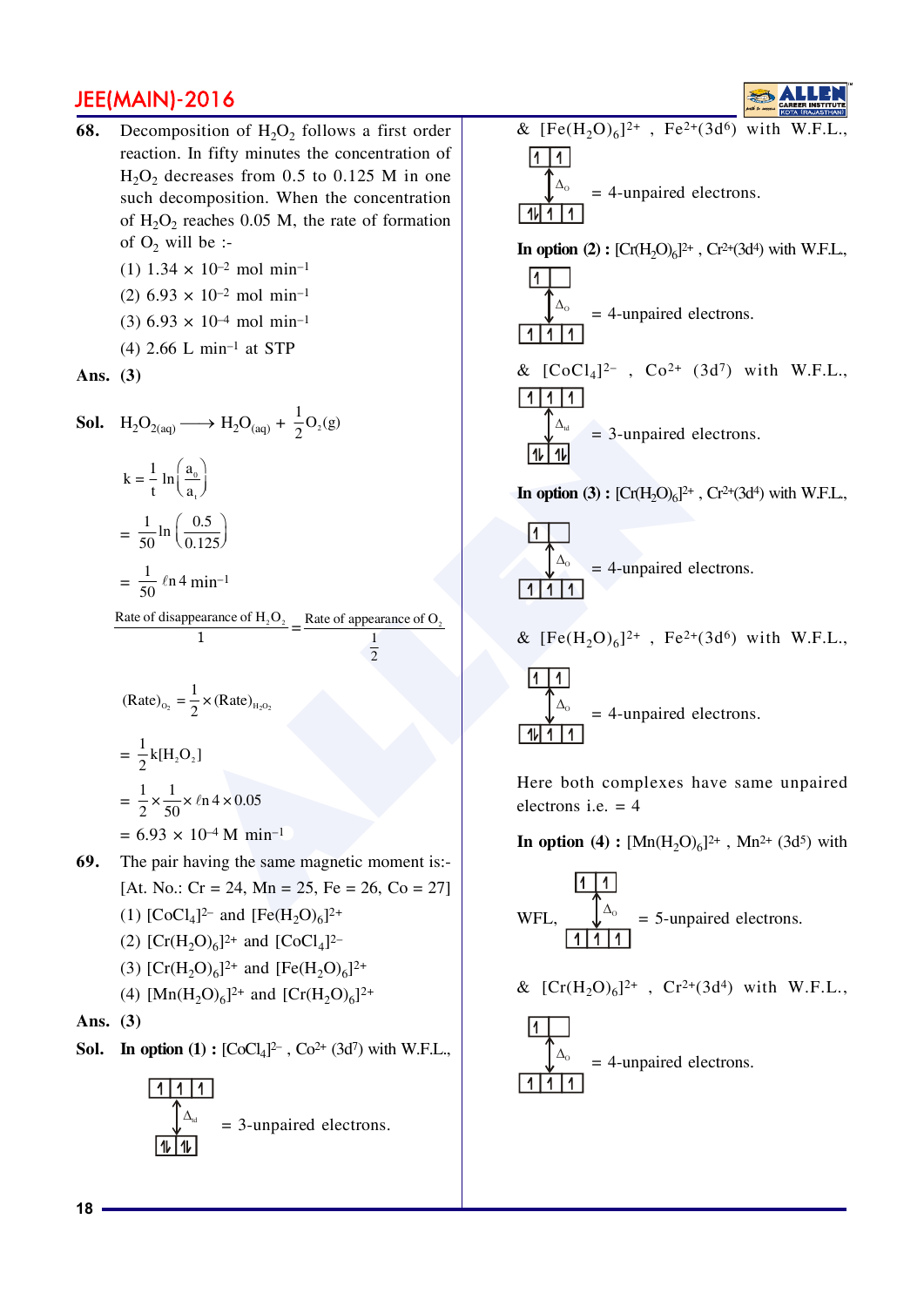![](_page_18_Figure_2.jpeg)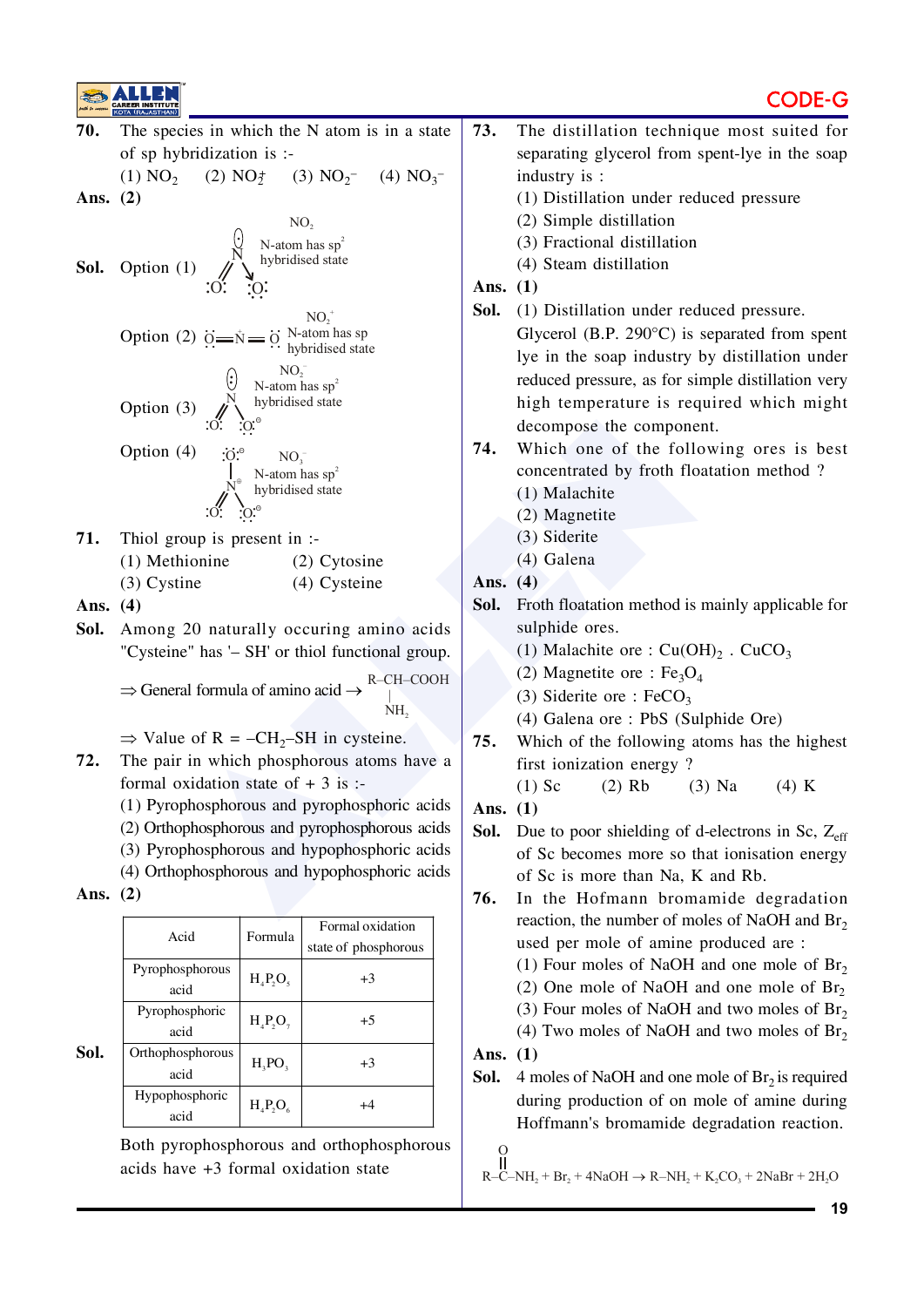- **77.** Which of the following compounds is metallic and ferromagnetic ?
	- $(1)$  MnO<sub>2</sub>  $(2)$  TiO<sub>2</sub>  $(3)$  CrO<sub>2</sub>  $(4) \text{VO}_2$
- **Ans. (3)**
- **Sol.**  $\text{CrO}_2$  is metallic as well as ferromagnetic
- **78.** Which of the following statements about low density polythene is FALSE?
	- $(1)$  It is used in the manufacture of buckets, dust-bins etc.
	- $(2)$  Its synthesis requires high pressure
	- $(3)$  It is a poor conductor of electricity
	- $(4)$  Its synthesis requires dioxygen or a peroxide initiator as a catalyst.

**Ans. (1)**

**Sol.** Low density polythene: It is obtained by the polymerisation of ethene under high presure of 1000-2000 atm. at a temp. of 350 K to 570 K in the pressure of traces of dioxygen or a peroxide initiator (cont).

**79.** 2-chloro-2-methylpentane on reaction with sodium methoxide in methanol yields :

|    | peroxide initiator as a catalyst.          |                                                                                                 | <b>DUI.</b> | As circului of charge $\epsilon$ is $\mu$          |
|----|--------------------------------------------|-------------------------------------------------------------------------------------------------|-------------|----------------------------------------------------|
|    | is. (1)                                    |                                                                                                 |             | volt, kinetic energy of electron                   |
| l. |                                            | Low density polythene : It is obtained by the                                                   |             |                                                    |
|    |                                            | polymerisation of ethene under high presure of                                                  |             | As wavelength of $e^-$ wave ( $\lambda$            |
|    |                                            | 1000-2000 atm. at a temp. of 350 K to 570 K                                                     |             |                                                    |
|    |                                            | in the pressure of traces of dioxygen or a                                                      |             |                                                    |
|    | peroxide initiator (cont).                 |                                                                                                 |             | $\lambda = \frac{h}{\sqrt{2 \text{ meV}}}$         |
|    |                                            | Low density polythene is chemically inert and                                                   |             |                                                    |
|    |                                            | poor conductor of electricity. It is used for                                                   |             |                                                    |
|    |                                            | manufacture squeeze bottles. toys and flexible                                                  |             | $\therefore \quad \frac{h}{\lambda} = \sqrt{2meV}$ |
|    | pipes.                                     |                                                                                                 |             |                                                    |
|    |                                            | 2-chloro-2-methylpentane on reaction with                                                       | 81.         | 18 g glucose $(C_6H_{12}O_6)$ is a                 |
|    | sodium methoxide in methanol yields :      |                                                                                                 |             | water. The vapour pressure of                      |
|    |                                            |                                                                                                 |             | for this aqueous solution is :                     |
|    |                                            | (a) $C_2H_5CH_2C-OCH_3$<br>(b) $C_2H_5CH_2C=CH_2$<br>$CH_3$<br>(e) $C_2H_5CH_2C=CH_2$<br>$CH_3$ |             | $(1)$ 759.0<br>$(2)$ 7.                            |
|    |                                            |                                                                                                 |             | $(4)$ 7:<br>(3) 76.0                               |
|    | (c) $C_2H_3CH_2=C-CH_3$<br>CH <sub>3</sub> |                                                                                                 | Ans. $(4)$  |                                                    |
|    |                                            |                                                                                                 |             |                                                    |
|    | $(1)$ (a) and (b)                          | $(2)$ All of these                                                                              |             | <b>Sol.</b> Assuming temperature to be             |
|    | $(3)$ (a) and (c)                          | $(4)$ (c) only                                                                                  |             | Relative lowering of vapour                        |
|    | is. $(2)$                                  |                                                                                                 |             | ${\bf P}^0$ – ${\bf P}^S$                          |
|    |                                            |                                                                                                 |             |                                                    |

**Ans. (2)**

$$
\begin{array}{ccc} & & \textrm{CH}_3 \\ & | & \\ \textrm{Sol.} & C_2H_3CH_2C-CH_3 & \xrightarrow{\text{NaOCH}_3} \\ & | & \\ & \textrm{Cl} & \end{array}
$$

possible mechanism which takes place is  $E^2$  &  $SN<sup>1</sup>$  mechanism. Hence possible products are.

![](_page_19_Figure_18.jpeg)

**80.** A stream of electrons from a heated filament was passed between two charged plates kept at a potential difference  $V$  esu. If  $e$  and  $m$  are charge and mass of an electron respectively, then the value of  $h/\lambda$  (where  $\lambda$  is wavelength associated with electron wave) is given by :

| $(1)$ $\sqrt{2meV}$ | $(2)$ meV |
|---------------------|-----------|
|---------------------|-----------|

(3)  $2 \text{meV}$  (4)  $\sqrt{\text{meV}}$ 

**Ans. (1)**

**Sol.** As electron of charge 'e' is passed through 'V' volt, kinetic energy of electron becomes  $=$  'eV'

As wavelength of e- wave (
$$
\lambda
$$
) =  $\frac{h}{\sqrt{2m.K.E.}}$ 

$$
\lambda = \frac{h}{\sqrt{2\,meV}}
$$

$$
\therefore \quad \frac{h}{\lambda} = \sqrt{2meV}
$$

**81.** 18 g glucose  $(C_6H_{12}O_6)$  is added to 178.2 g water. The vapour pressure of water (in torr) for this aqueous solution is:

$$
(1) 759.0 \t(2) 7.6(3) 76.0 \t(4) 752.4
$$

**Sol.** Assuming temperature to be 100°C Relative lowering of vapour pressure

Equation 
$$
\frac{P^0 - P^s}{P^0} = X_{solute} = \frac{n}{n+N}
$$

Modified forms of equation is  $P_{\rm s}$ P  $P^0 - P$  $\frac{-P_{s}}{P_{s}} = \frac{n}{N}$ 

$$
P^0 = 760 \text{ torr}
$$

$$
P_S = ?
$$

$$
\frac{760 - P_s}{P_s} = \frac{18/180}{178.2/18}
$$

$$
P_S = 752.4 \text{ torr}
$$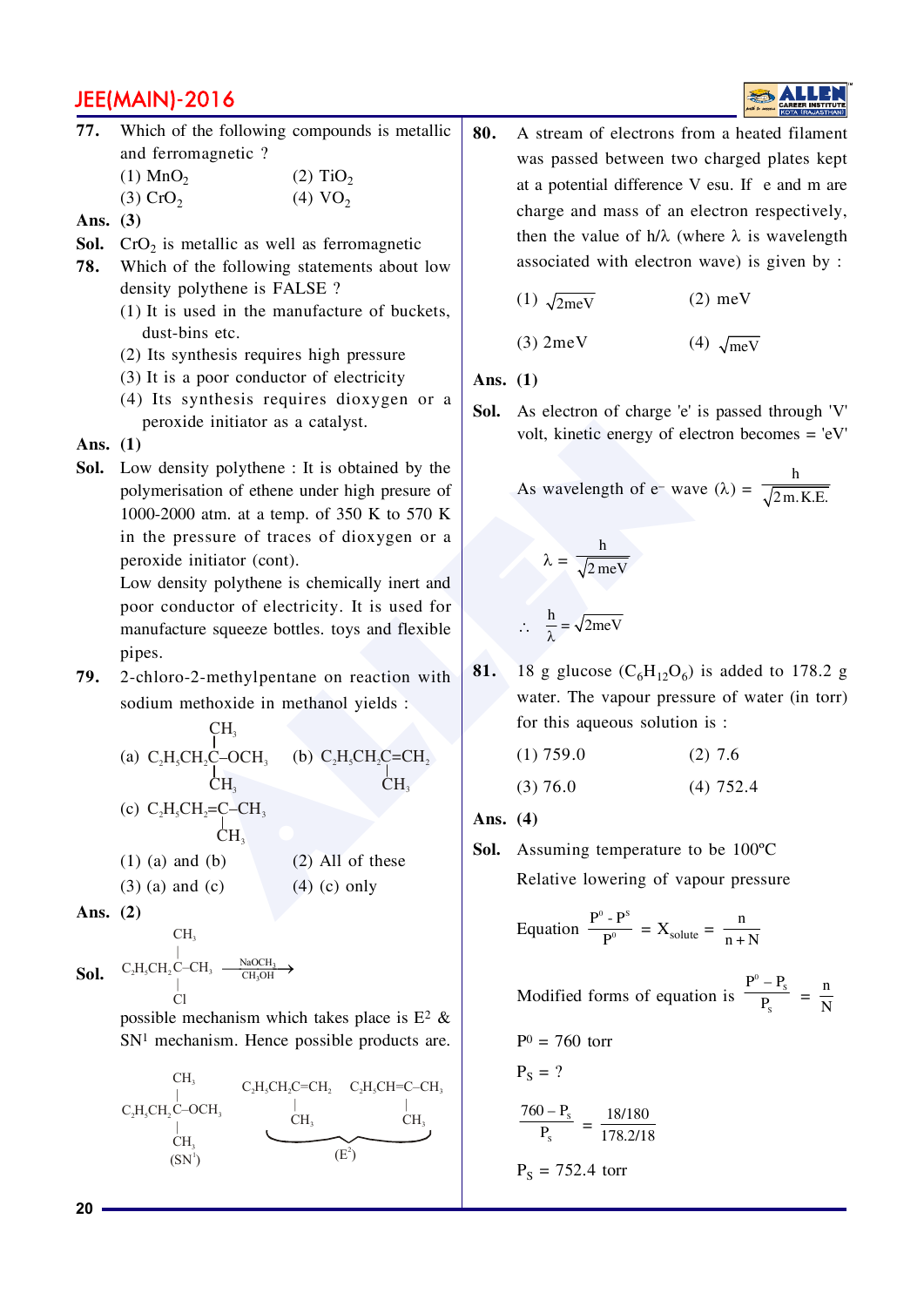82. The product of the reaction given below is:

![](_page_20_Figure_2.jpeg)

Ans.  $(3)$ 

![](_page_20_Figure_4.jpeg)

83. The hottest region of Bunsen flame shown in the figure below is:

![](_page_20_Figure_6.jpeg)

- 84. The reaction of zinc with dilute and concentrated nitric acid, respectively produces : (1)  $NO<sub>2</sub>$  and  $N<sub>2</sub>O$ (2)  $N_2O$  and  $NO_2$ 
	- $(3) NO<sub>2</sub>$  and NO (4) NO and  $N_2O$

Ans.  $(2)$ 

- **Sol.**  $\text{Zn} + 4\text{HNO}_3 \longrightarrow \text{Zn}(\text{NO}_3)_2 + 2\text{NO}_2 + 2\text{H}_2\text{O}$  $(conc.)$  $4\text{Zn} + 10\text{HNO}_3 \longrightarrow 4\text{Zn}(\text{NO}_3)_2 + \text{N}_2\text{O} + 5\text{H}_2\text{O}$
- 85. Which of the following is an anionic detergent?
	- (1) Glyceryl oleate

 $(dil.)$ 

- (2) Sodium stearate
- (3) Sodium lauryl sulphate
- (4) Cetyltrimethyl ammonium bromide

Ans.  $(3)$ 

Sol. (1) Anionic detergent :

$$
CH_3-CH_2)_{10}-CH_2-O-\underset{O}{\overset{O}{\times}}-O^{\circ}Na^{\circ}
$$

Sodium Lauryl sulfate is example of anionic detergent

These are sodium salts of sulphonated long chain alcohols or hydrocarbons.

$$
CH_{3}-(CH_{2})_{10}-CH_{2}-OH \xrightarrow{\text{H}_{3}SO_{4}}\rightarrow
$$
\n
$$
CH_{3}-(CH_{2})_{10}-O_{S}-OH \xrightarrow{\text{NADH (aq.)}}\rightarrow
$$
\n
$$
CH_{3}-(CH_{2})_{10}-CH_{2}-OH \xrightarrow{\text{NADH (aq.)}}\rightarrow
$$
\n
$$
CH_{3}-(CH_{2})_{10}-CH_{2}-O-\overset{\text{N}}{\rightarrow}O^{\circ} \text{Na}^{\circ}
$$

Sodium lauryl sulphate (anionic detergent) (2) Cationic detergent

![](_page_20_Figure_23.jpeg)

Cetyle trimethyl ammonium bromide is an example of cationic detergent

(3)  $C_{17}H_{35}CO_2Na$  : Sodium sterarate (soap)

### CODF-G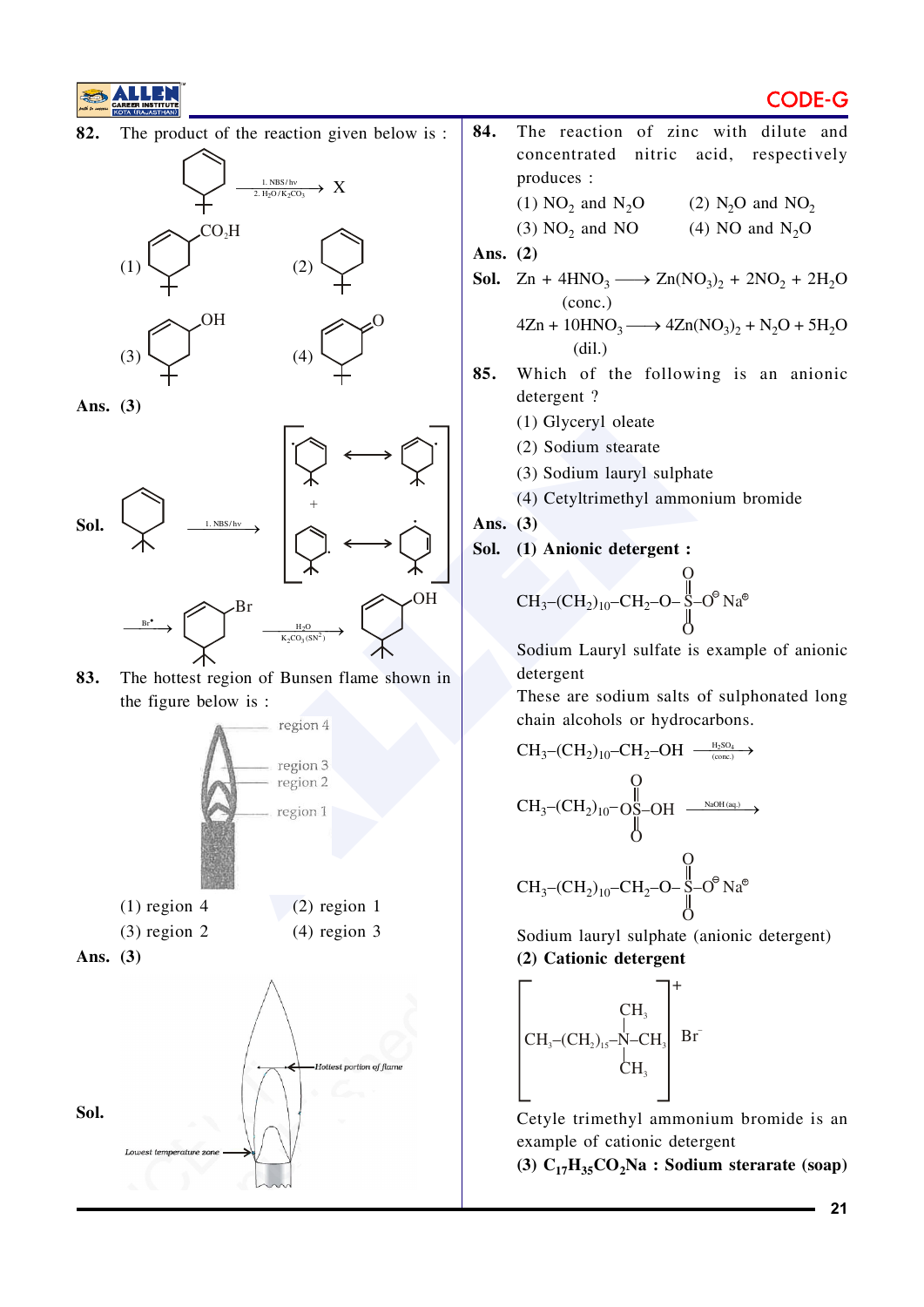![](_page_21_Picture_1.jpeg)

- **86.** The reaction of propene with HOCl  $(Cl_2 + H_2O)$ proceeds through the intermediate :
	- (1)  $CH_3$ -CHCl-CH<sub>2</sub><sup>+</sup>
	- (2)  $CH_3$ -CH<sup>+</sup>-CH<sub>2</sub>-OH
	- (3)  $CH_3$ -CH<sup>+</sup>-CH<sub>2</sub>-Cl
	- (4)  $CH_3$ -CH(OH)-CH<sub>2</sub><sup>+</sup>

**Ans. (3)**

**Sol.**

![](_page_21_Figure_9.jpeg)

- **87.** For a linear plot of  $log(x/m)$  versus  $log p$  in a Freundlich adsorption isotherm, which of the following statements is correct? ( $k$  and n are constants)
	- $(1)$  log  $(1/n)$  appears as the intercept
	- $(2)$  Both k and  $1/n$  appear in the slope term
	- $(3)$  1/n appears as the intercept
	- $(4)$  Only 1/n appears as the slope

**Ans. (4)**

**Sol.** According to Freundlich isotherm

$$
\frac{x}{m} = k \cdot p^{1/n}
$$
  

$$
\log \frac{x}{m} = \log k + \frac{1}{n} \log P
$$

So intercept is logk and slope is  $\frac{1}{n}$ 

- 88. The main oxides formed on combustion of Li, Na and K in excess of air are respectively :
	- (1)  $Li_2O$ ,  $Na_2O_2$  and  $KO_2$
	- (2)  $Li_2O$ ,  $Na_2O$  and  $KO_2$
	- (3)  $LiO_2$ ,  $Na_2O_2$  and  $K_2O$ (4)  $Li_2O_2$ ,  $Na_2O_2$  and  $KO_2$
- **Ans. (1)**
- **Sol.** The stability of the oxide of alkali metals depends upon the comprability of size of cation and anion.

Therefore the main oxide of alkali metals formed on excess of air are as follows:

| Li | Li <sub>2</sub> O              |
|----|--------------------------------|
| Na | Na <sub>2</sub> O <sub>2</sub> |
| K  | KO <sub>2</sub>                |
| Rb | RbO <sub>2</sub>               |
| Cs | $\text{CsO}_2$                 |

89. The equilibrium constants at 298 K for a reaction A + B  $\rightleftharpoons$  C + D is 100. If the initial concentration of all the four species were 1 M each, then equilibrium concentration of D  $(in \mod L^{-1})$  will be:

| (1) $1.182$ | (2) $0.182$ |
|-------------|-------------|
| (3) $0.818$ | (4) $1.818$ |

**Ans. (4)**

**Sol.**  $A + B \rightleftharpoons C + D$   $K = 100$ 

$$
Q = \frac{1 \times 1}{1 \times 1} = 1
$$

 $\therefore$  Q < K so reaction moves in foward reaction

 $A + B \implies C + D$  $Initial \qquad 1 \qquad 1 \qquad 10 \qquad 10$ At equ.  $1-x$   $1-x$   $1+x$   $1+x$  $\frac{(1+x)^2}{(1-x)^2} = 100 \implies \frac{1+x}{1-x} = 10$  $1 + x = 10 - 10x \implies x = \frac{9}{15}$ ..  $\therefore$  [D] = 1 + x = 1 +  $\frac{9}{11}$  = 1.818 M